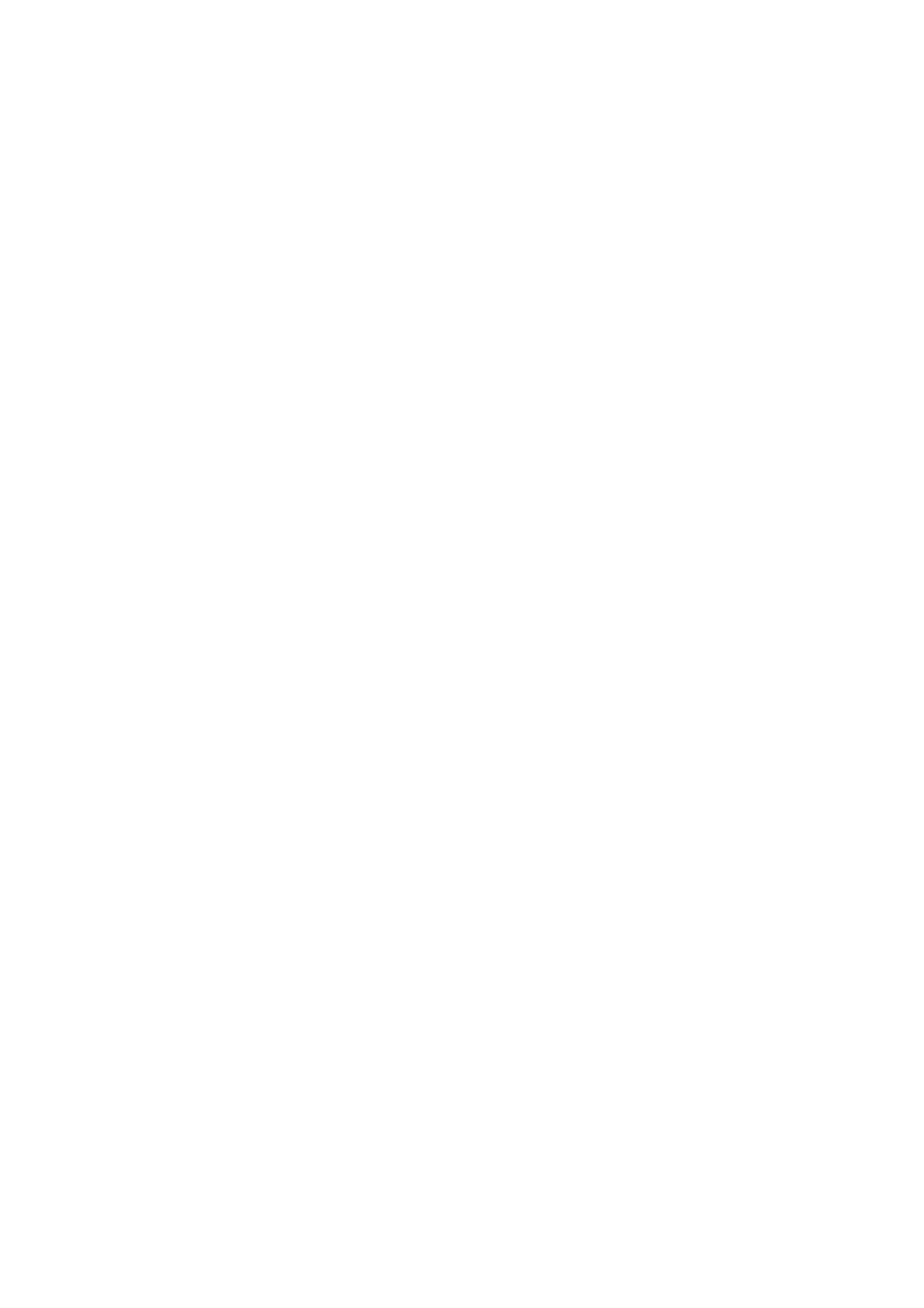## **Contents**

| Stella Maris Catholic School Mission Statement                          | 1              |
|-------------------------------------------------------------------------|----------------|
| Stella Maris Catholic School                                            | $\overline{2}$ |
| "Three Kete" - By Patricia Grace                                        | 3              |
| Key Competencies                                                        | 5              |
| Capabilities for living and lifelong learning                           | 5              |
| Thinking                                                                | 5              |
| Using language, symbols, and texts                                      | 5              |
| <b>Managing Self</b>                                                    | 6              |
| Relating to others                                                      | 6              |
| Participating and contributing                                          | 6              |
| References:                                                             | 6              |
| Prayers Frequently Used at Stella Maris                                 | 7              |
| The Sign Of The Cross                                                   | 7              |
| Stella Maris Catholic School Prayer                                     | 7              |
| The Lord's Prayer                                                       | 7              |
| Hail Mary                                                               | 7              |
| Charism Stella Maris (Star of the Sea)                                  | 8              |
| <b>Admission Procedures</b>                                             | 9              |
| School Information                                                      | 10             |
| Absence (Student)                                                       | 10             |
| Assemblies                                                              | 10             |
| Attendance                                                              | 10             |
| Behaviour                                                               | 10             |
| Bicycles, Scooters and Wheels                                           | 10             |
| <b>Board of Trustee Meetings</b>                                        | 10             |
| <b>Brain Food</b>                                                       | 11             |
| Café Stella                                                             | 11             |
| Car Parking                                                             | 11             |
| Cellphones, iPads or other Electronic Devices                           | 11             |
| <b>Class Names</b>                                                      | 11             |
| <b>Composite Classes</b>                                                | 11             |
| Concerns or Queries                                                     | 12             |
| Curriculum                                                              | 12             |
| <b>Dental Clinic</b>                                                    | 12             |
| <b>Early Closing</b>                                                    | 12             |
| Educational Visits / Learning Experiences Outside The Classroom (LEOTC) | 12             |
| Emergencies                                                             | 12             |
| Hats                                                                    | 12             |
| Head lice                                                               | 12             |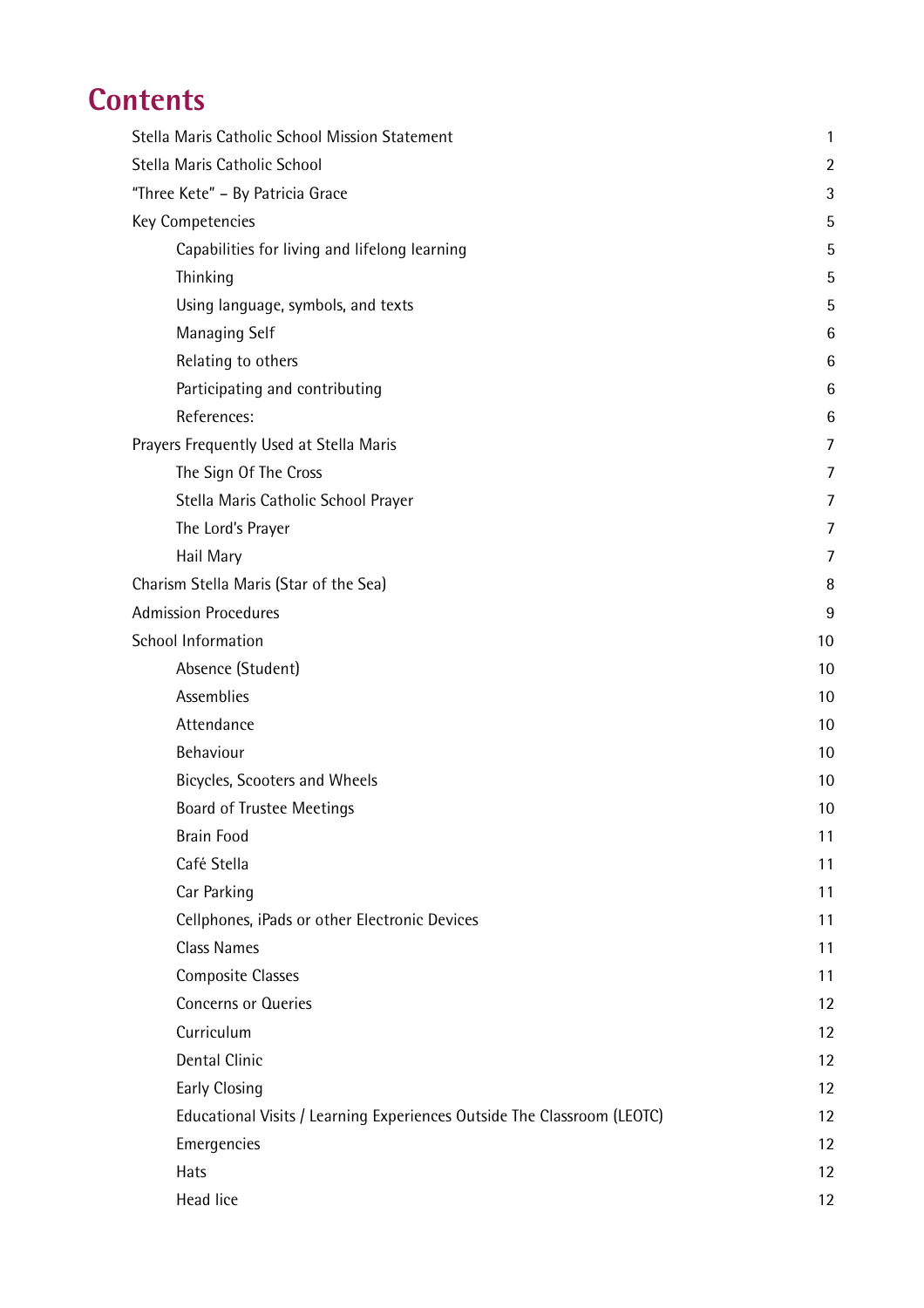| Health                                             | 13 |
|----------------------------------------------------|----|
| Home and School                                    | 13 |
| Home Learning                                      | 13 |
| Library                                            | 14 |
| Liturgy                                            | 15 |
| Lost Property                                      | 15 |
| Lunch                                              | 15 |
| Lunchtime Activities                               | 15 |
| Mass                                               | 15 |
| <b>Messages For Children</b>                       | 15 |
| Milk in Schools                                    | 15 |
| Money                                              | 15 |
| Music                                              | 16 |
| <b>Newsletters</b>                                 | 16 |
| Office                                             | 16 |
| Parent Help                                        | 16 |
| Parent Teachers and Friends Association (P.T.F.A.) | 16 |
| Photos                                             | 16 |
| <b>Physical Education</b>                          | 16 |
| Religious Education Instruction                    | 16 |
| Sacramental Programme                              | 17 |
| <b>School Hours</b>                                | 17 |
| <b>School Dues and Donations</b>                   | 17 |
| <b>Special Education Services</b>                  | 18 |
| Sports                                             | 18 |
| Stationery                                         | 18 |
| Uniform                                            | 19 |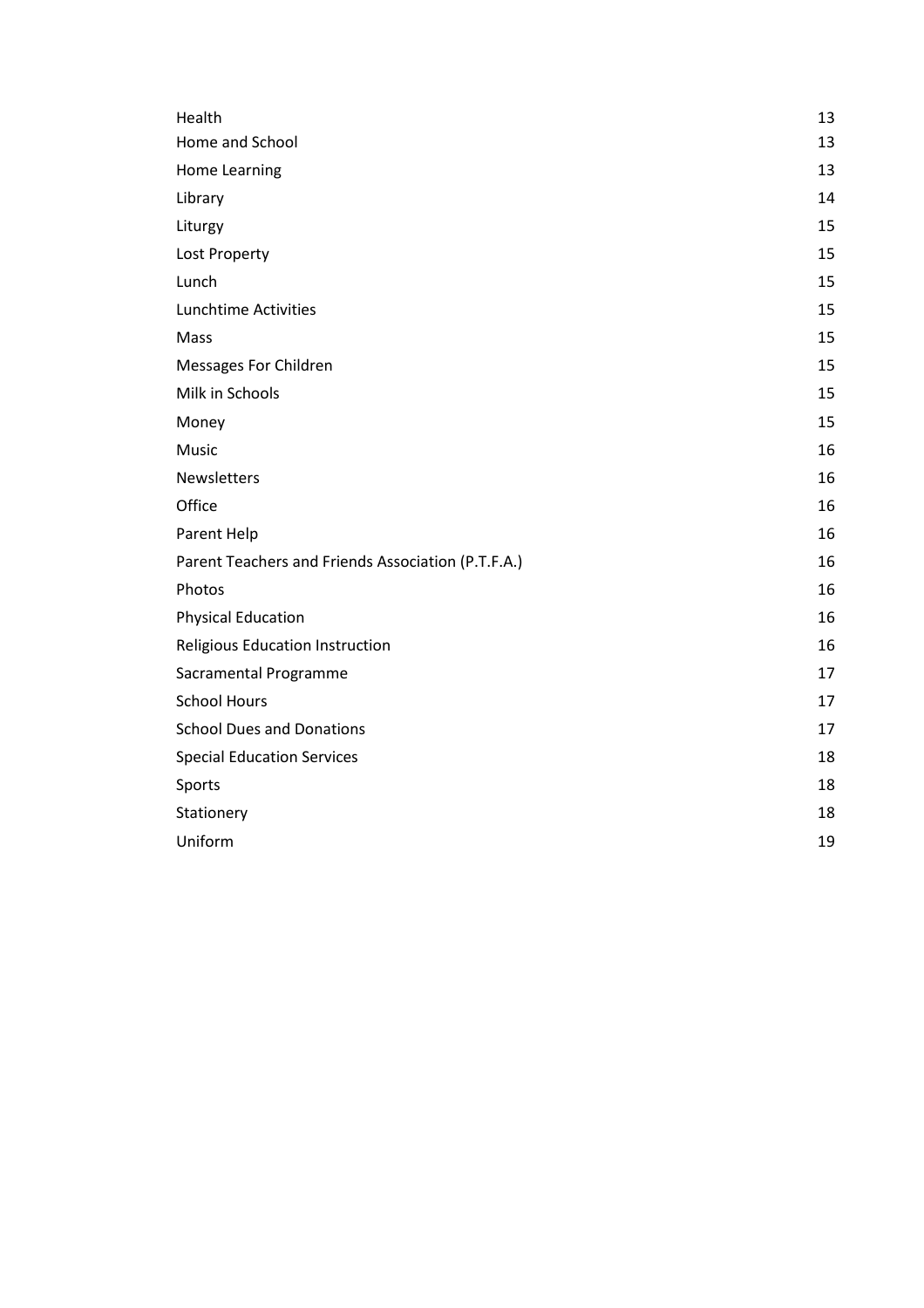## <span id="page-4-0"></span>**Stella Maris Catholic School Mission Statement**

Aa a Christ centred community, inspired by Mary and our Catholic faith, we will challenge, support and empower.

Welcome to Stella Maris School, we hope this booklet provides you with the information you need to help you become part of our school community. Please let us know if there is any additional information you would like to see included in next year's edition.

Our contact details:

| Phone:   | 09 427 9189                   |
|----------|-------------------------------|
| Fax:     | 09 427 9198                   |
| Fmail:   | achieve@stellamaris.school.nz |
| Website: | www.stellamaris.school.nz     |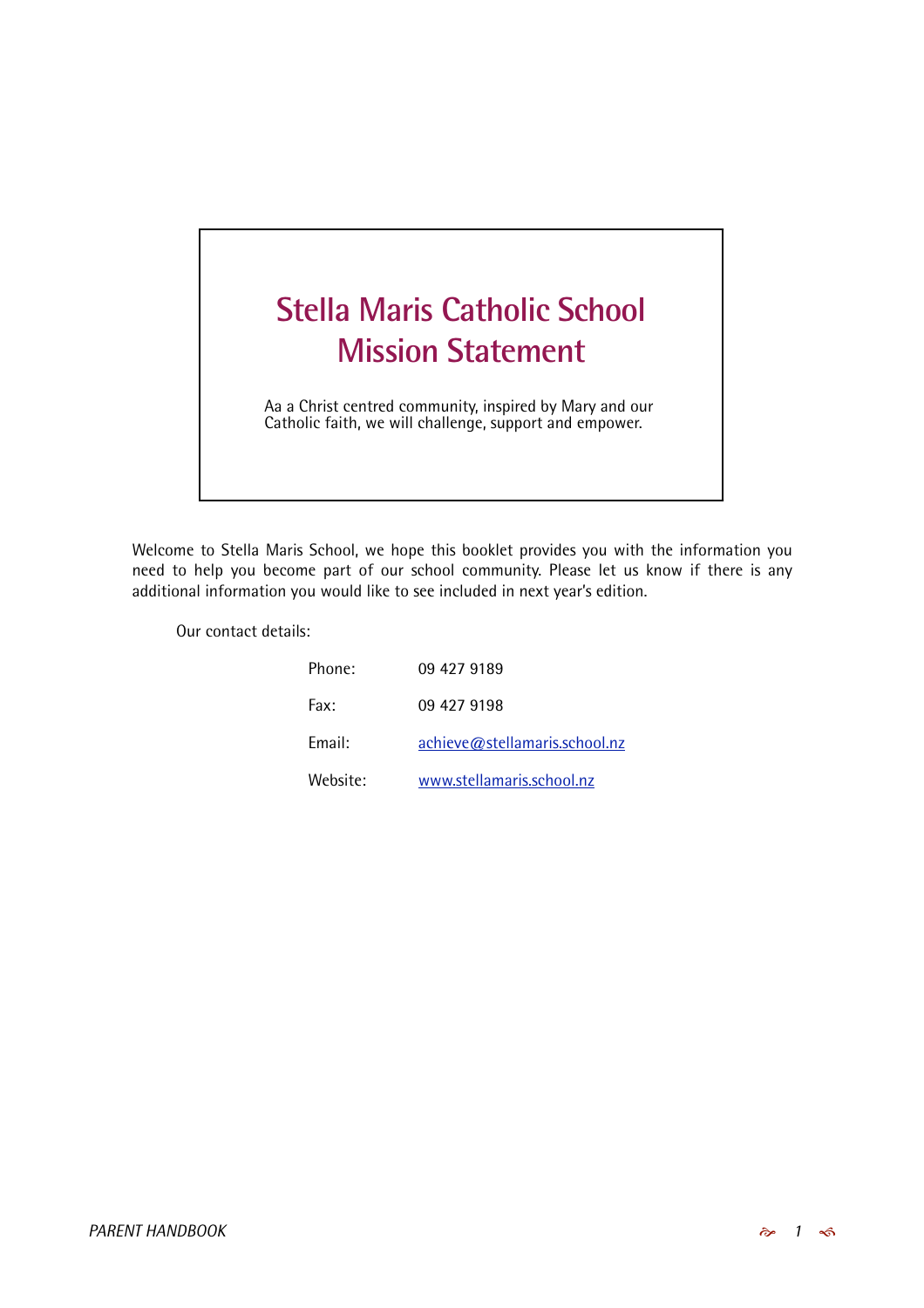### <span id="page-5-0"></span>**Stella Maris Catholic School**

#### **Mission Statement:**

As a Christ centred community, inspired by Mary and our Catholic faith, we will challenge, support and empower.

### **Marian Values:**

| Trust      | Courage  |
|------------|----------|
| Service    | Empathy  |
| Obedience  | Strength |
| Loyalty    | Faith    |
| Compassion | Wisdom   |

**Each corner of the Stella Maris Compass informs and directs our culture to both enrich our community and ensure that we are always on the journey to True North, the foot of the Cross.**

### **Key Competencies:**

- Thinking
- Relating to Others
- Using language, symbols and texts
- Managing self
- Participating and contributing

### **The Three Kete Of Learning:**

**Te Kete Tuatea** – The Kete of Mental and Physical Challenges.

**Te Kete Aronui** – The Kete of Emotions

**Te Kete Tuauri** – The Kete of Prayer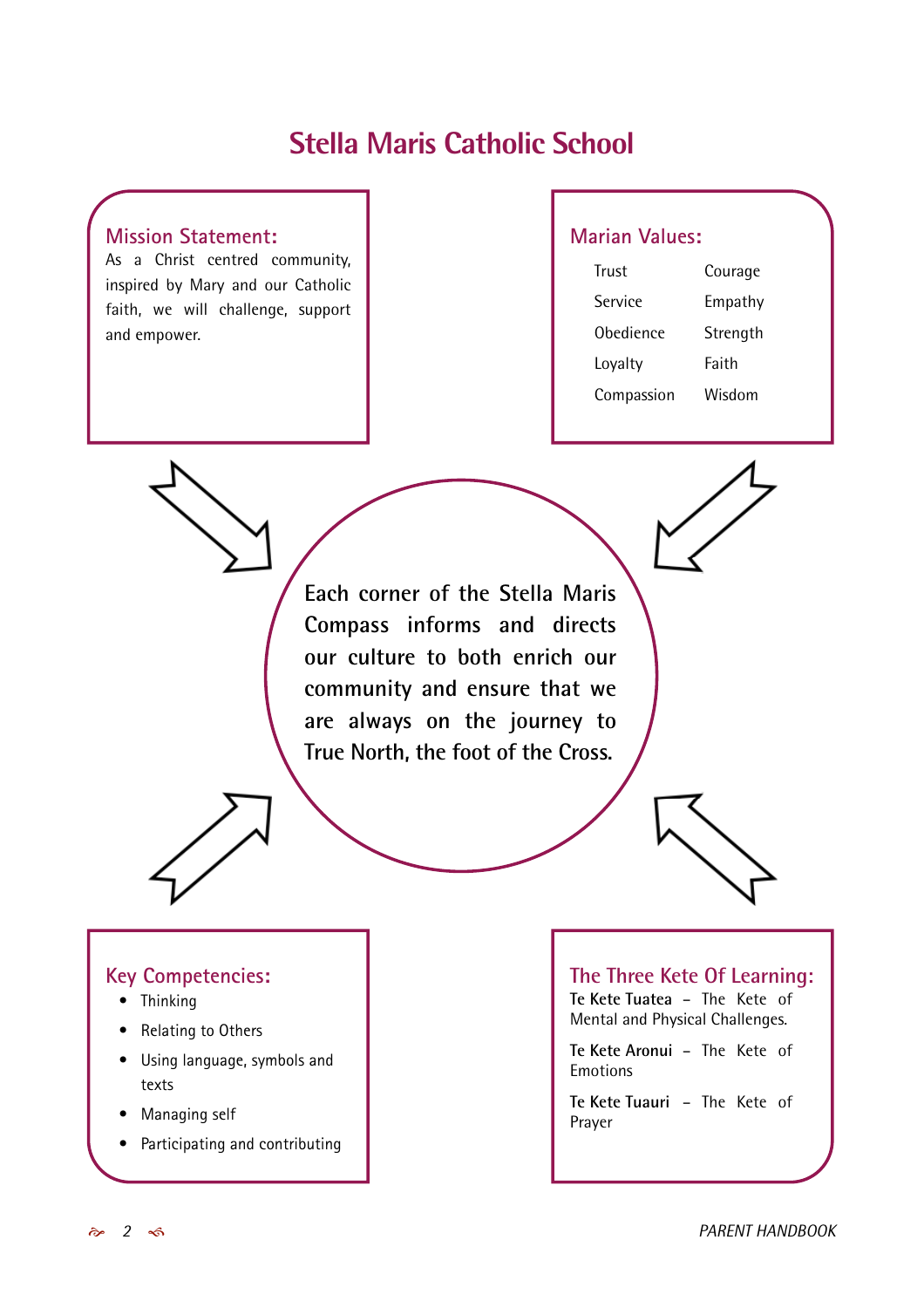### <span id="page-6-0"></span>**"Three Kete" – By Patricia Grace**

It was the first day of term, and I didn't want to go back to school after the summer holidays. More weeks of being stuck inside, I thought. But no one could stop the bell ringing, so we all trooped into class.

Our teacher this year was Ms Rawhiti. She was sitting at the front of the classroom playing the guitar. She pointed at our shoes.

"Tangohia o hū!" she said. "We take off our shoes when we come into class."

We put our shoes outside and came back into the room.

"E tu," said Ms Rawhiti.

Everyone stood up, and we sang the waiata that was on the overhead projector. Then we bowed our heads for a prayer. When we were all sitting down again, Ms Rawhiti held up a flax kete.

"He aha tēnei?" she asked.

Marama's hand went up. "He kete tēnā," she said.

"Āe," said Ms Rawhiti. "He kete tēnā". She smiled, and for a minute, it kind of felt like the sun had come out. Then she held up another kete – and another.

"Now," she said, "I'm going to tell you the story of the three kete."

"Tihei mauri ora!" she said, and she looked at us so hard that a shiver ran down my spine. "These three kete are the kete of knowledge. They were brought to Earth by the god Tane. Before he left on his great journey to find the three kete of knowledge, Tane chose a place for the wharekura, the school of learning, to be built while he was away. This was where the kete would be kept when Tane returned to Earth with them.

"Tane began his journey by climbing the ropes of swirling whirlwinds that his brother Tawhirimatea had made. Tane climbed to the second overworld and on into the third. His wicked brother, Whiro, was trying to reach the kete of knowledge before Tane.

"When Tane reached the third overworld, Whiro was just behind him. Whiro sent his followers – the owls, the bats, the mosquitoes, and the sandflies – to attack Tane.

"Tane might have been beaten, but Tawhirimatea blew the attackers to the far corners of the heavens.

"Finally Tane reached the eleventh overworld, where he found Pu-motomoto, the gateway to the topmost heaven. Here he was met by Rehua, the god of kindness, who gave him the three kete of knowledge.

"Whiro still hoped that he could get the kete from Tane. As Tane made his way back down to Earth, Whiro was waiting for him in the ninth overworld. When Tane and Whiro met, there was a great battle. This time, too, Tane might have been beaten, but the knowledge in the kete made him strong.

"Tane defeated Whiro and threw him down to the the underworld. Now Whiro brings sickness, bad thoughts, and death to people. His followers – the owls, the bats, the mosquitoes, and the sandflies - came to live on Earth, where they still annoy us today.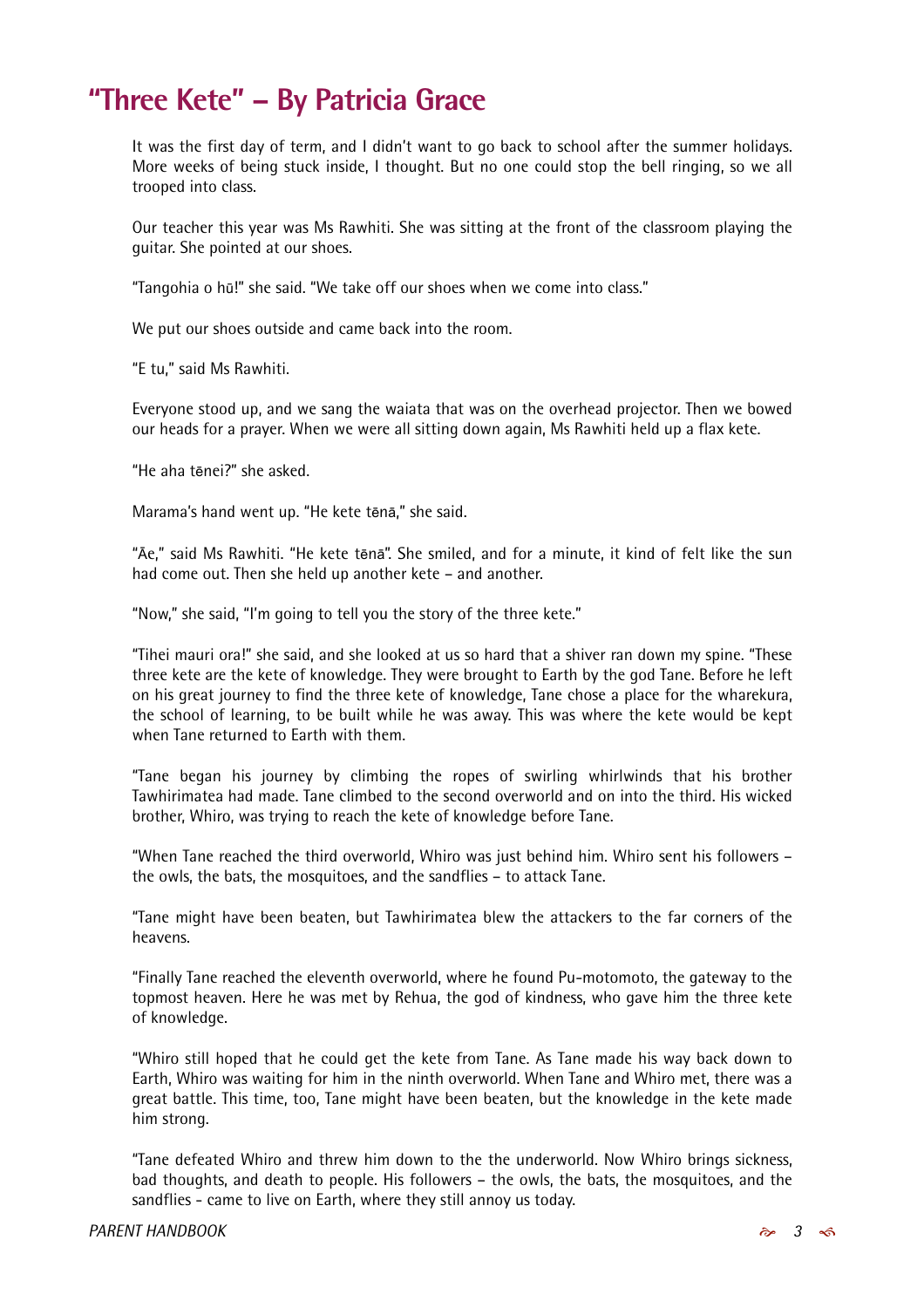"When Tane last returned to Earth with the three precious kete of knowledge, he hung them in the wharekura. The knowledge from the three kete was spread around the whole world to help all people."

Ms Rawhiti's voice changed. As she held up the first kete, it was as though she'd come back from a faraway place.

"The first kete was Te Kete Tuatea," she said, "the kete of mental and physical challenges." She held up another kete. "The second was Te Kete Aronui, the kete of emotions." Then she held up the last kete. "The third was Te Kete Tuauri," she said, "the kete of prayer."

"Nō reira rā, tamariki mā," said Ms Rawhiti, looking at each of us in turn.

"It's your job, as students, to put something new into your own kete of knowledge everyday."

At three o'clock, just before we went home, Ms Rawhiti sat at the front of the room, strumming on her guitar. "What did you put in your kete of knowledge today?" she asked us.

"I learnt a karakia," said Jason.

"Tino pai," said Ms Rawhiti. "Can you tell us which kete the karakia belongs to?"

"Te Kete Tuauri, the kete of prayer," said Jason.

"Homai te pakipaki," said Ms Rawhiti, and we all clapped.

"I sang a waiata, and I painted a koru," said Mai-Ling. "They go in the kete of emotions." We all clapped again.

Then Rajiv put up his hand. "I did the haka," he said, "and I wrote a story about it."

"That goes in the kete of mental and physical challenges," I said, and I sort of gave myself a fright because I don't usually say anything in class unless I have to. When everyone clapped, I didn't know if it was for me or for Rajiv – or maybe for both of us.

We said our karakia for the end of the day, but afterwards, I didn't go home straight away. I hung around having a good look at the kete hanging on the wall and wondering who'd made them.

Ms Rawhiti was watching me from the back of the room, but I wasn't worried. I had this kind of good feeling inside me. I wasn't sure, but I thought that, this year, maybe it wouldn't be so bad coming to school.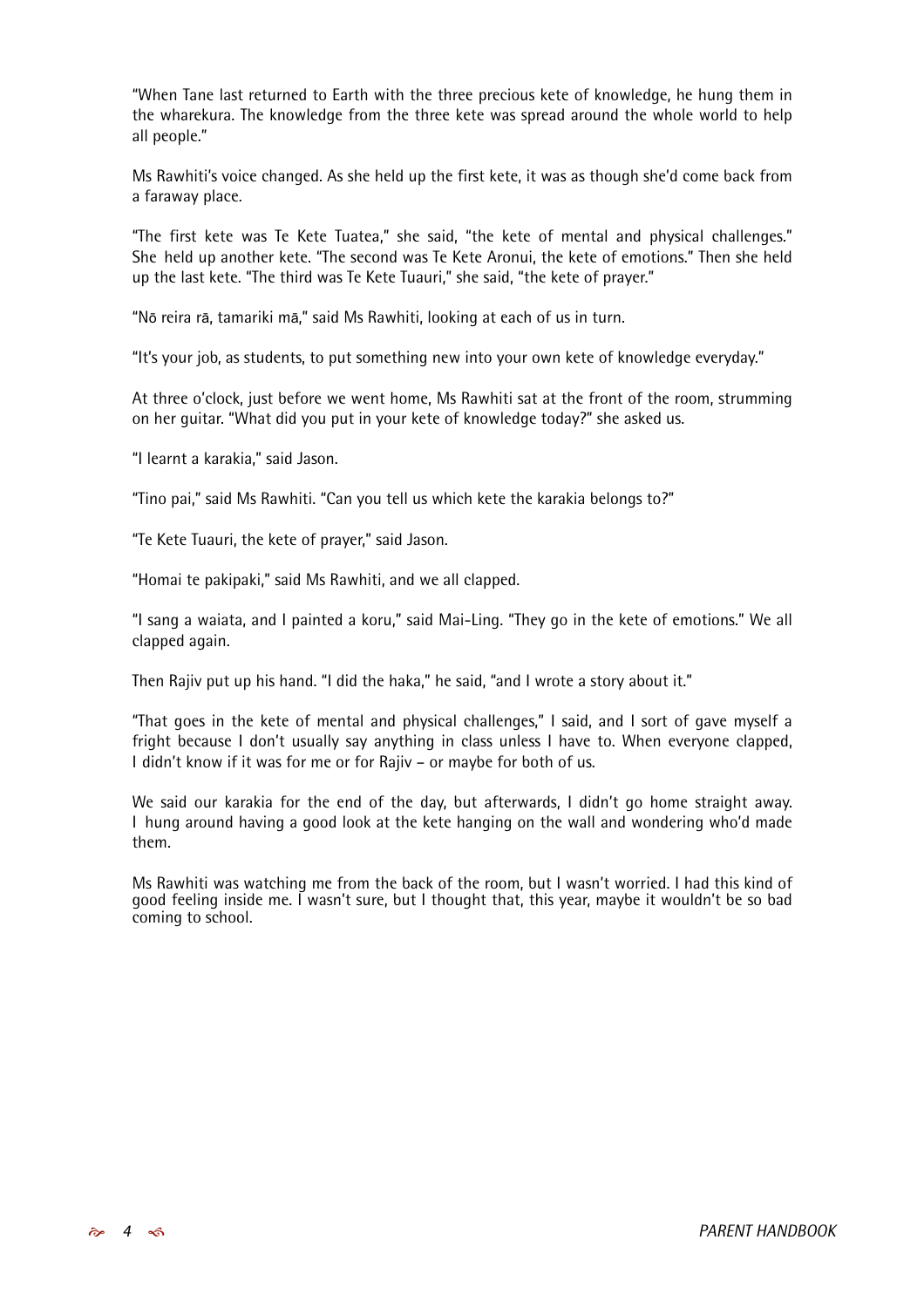### <span id="page-8-0"></span>**Key Competencies**

### <span id="page-8-1"></span>**Capabilities For Living And Lifelong Learning**

The New Zealand Curriculum identifies five key competencies:

- Thinking
- Using language, symbols and texts
- Managing self
- Relating to others
- Participating and contributing

People use these competencies to live, learn, play, work, and contribute as active members of their communities. These competencies draw on knowledge, attitudes, and values in ways that lead to action. They are not separate or stand-alone. They are the key to learning in each area of the curriculum.

Successful learners make use of the competencies in combination with all the other resources available to them.

The competencies continue to develop over time, shaped by interactions with people, places, ideas, and things. All students at Stella Maris are supported to develop the Key Competencies in variety of contexts, in both their learning and play, at an age appropriate level.

#### <span id="page-8-2"></span>**Thinking**

Thinking is about using creative, critical, and metagcognitive processes to make sense of information, experiences, and ideas.

Students who are competent thinkers and problem solvers:

- actively seek, use, and create knowledge
- reflect on their own learning
- draw on personal knowledge and intuitions
- ask questions
- challenge the basis of assumptions and perceptions.

#### <span id="page-8-3"></span>**Using Language, Symbols, And Texts**

Using language, symbols, and texts is about working with and making meaning of the codes in which knowledge is expressed. Languages and symbols are systems for representing and communicating information, experiences, and ideas. People use languages and symbols to produce texts of all kinds: written, oral/aural, and visual; informative and imaginative; informal and formal; mathematical, scientific, and technological.

Students who are competent users of languages, symbols, and texts:

- can interpret and use works, number, images, movement, and technologies in a range of contexts
- recognise how choices of language, symbols, or text affect people's understanding and the ways in which they respond to communications
- confidently use technologies to access and provide information and to communicate.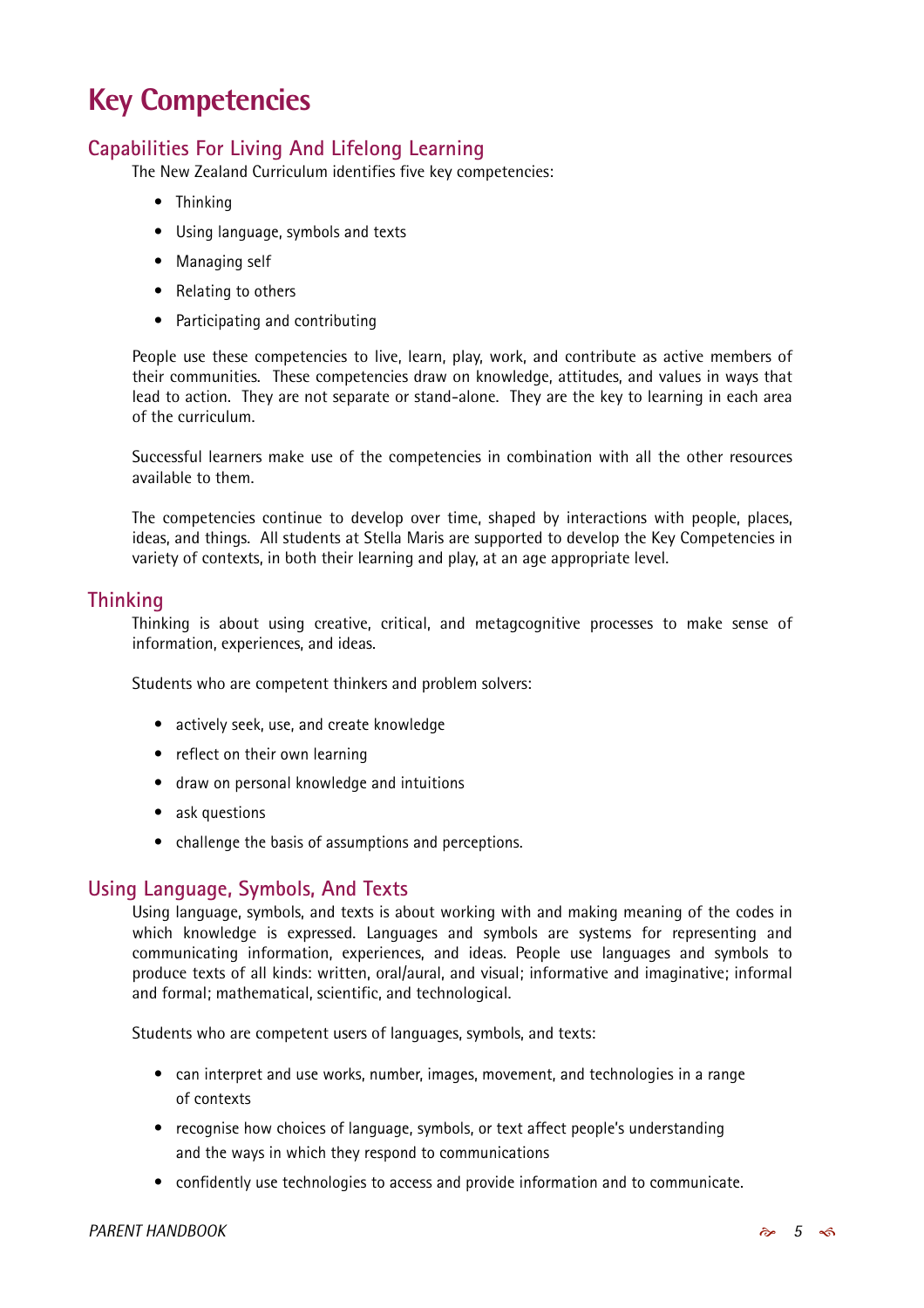### <span id="page-9-0"></span>**Managing Self**

Managing self is associated with self-motivation, a "can-do" attitude, and with students seeing themselves as capable learners. It is integral to self-assessment.

Students who manage themselves:

- are enterprising, resourceful, reliable, and resilient
- establish personal goals, make plans and set high standards
- have strategies for achieving goals and meeting challenges
- know when to lead, when to follow, and when and how to act independently.

#### <span id="page-9-1"></span>**Relating To Others**

Relating to others is about interacting effectively with a diverse range of people in a variety of contexts.

Students who relate well to others:

- are open to new learning
- are able to take different roles in different situations
- listen actively
- recognise different points of view, negotiate, and share ideas
- know when to compete and when to co-operate

By working effectively together, they can come up with new approaches, ideas, and ways of thinking.

### <span id="page-9-2"></span>**Participating And Contributing**

Participating and contributing is about being actively involved in communities. Communities include family, whānau, school, church and sports/clubs. These communities may be local, national or global.

Students who participate and contribute:

- have a sense of belonging
- have the confidence to participate in new contexts
- are able to contribute appropriately as a group member
- make connections with others
- create opportunities for others in the group
- understand the importance of balancing rights, roles, and responsibilities
- understand the importance of contributing to the quality and sustainability of social, cultural, physical, and economic environments.

#### <span id="page-9-3"></span>**References:**

The New Zealand Curriculum (2007) <http://keycompetencies.tki.org.nz/> <http://nzcurriculum.tki.org.nz/The-New-Zealand-Curriculum/Key-competencies>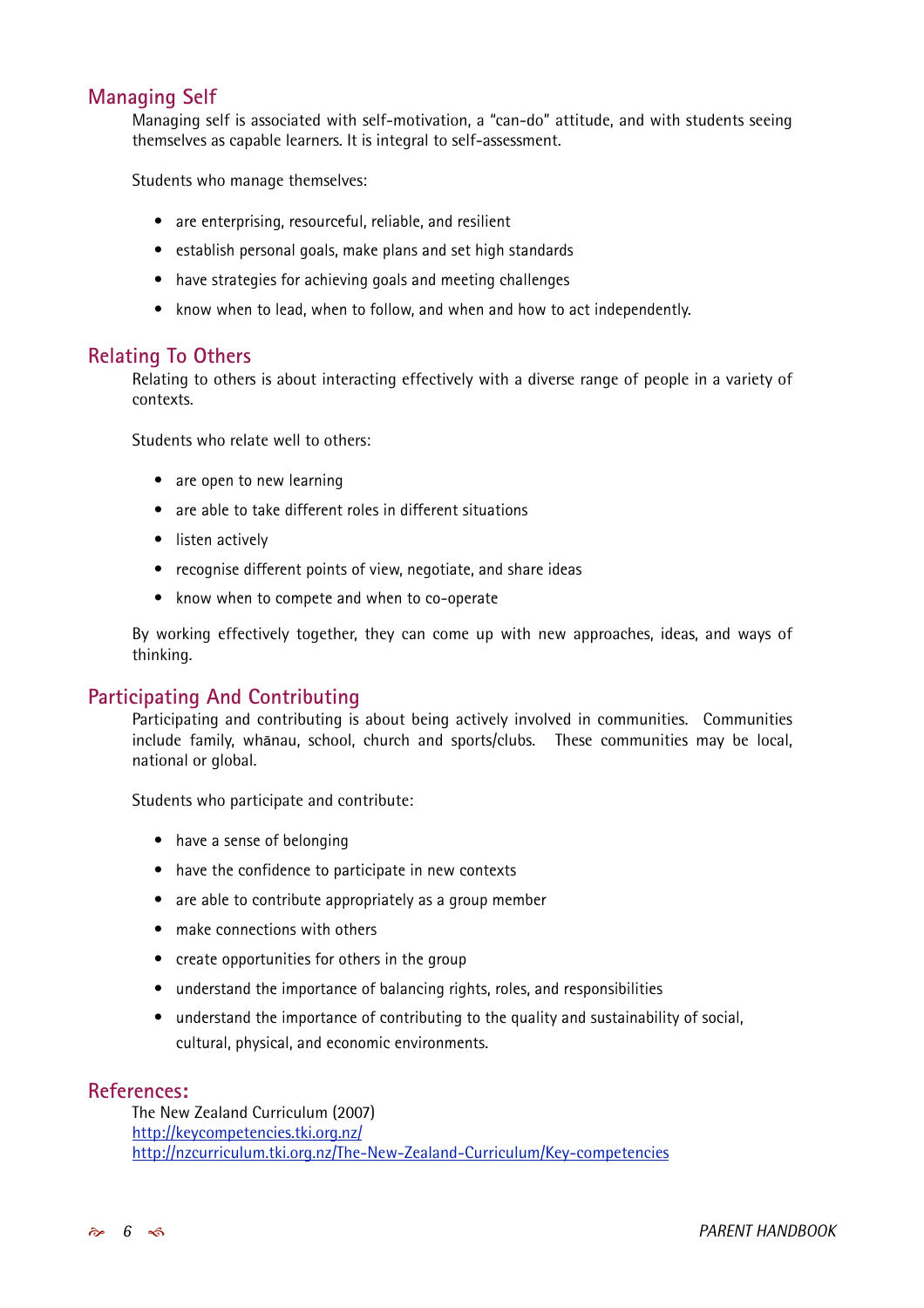### <span id="page-10-0"></span>**Prayers Frequently Used At Stella Maris**

### <span id="page-10-1"></span>**The Sign Of The Cross**

te Tamaiti, the Son, the Son, the Son, Amene Amen

Ki te ingoa o te Matua In the name of the Father te Wairua Tapu and of the Holy Spirit

### <span id="page-10-2"></span>**Stella Maris Catholic School Prayer**

O Mary, Star of the Sea, we entrust this day to you Look upon us with a mother's love Keep us in your heart Protect us from all harm and be our guide on life's journey Amen

### <span id="page-10-3"></span>**The Lord's Prayer**

Our Father, who art in heaven, hallowed be thy name. Thy kingdom come; thy will be done, on earth as it is in heaven. Give us this day our daily bread, and forgive us our trespasses, as we forgive those who trespass against us, and lead us not into temptation, but deliver us from evil. For the kingdom, the power and the glory are yours now and forever Amen.

### <span id="page-10-4"></span>**Hail Mary**

Hail Mary, full of grace, the Lord is with you. Blessed are you among women, And blessed is the fruit of your womb, Jesus. Holy Mary, Mother of God, pray for us sinners, Now and at the hour of our death. Amen.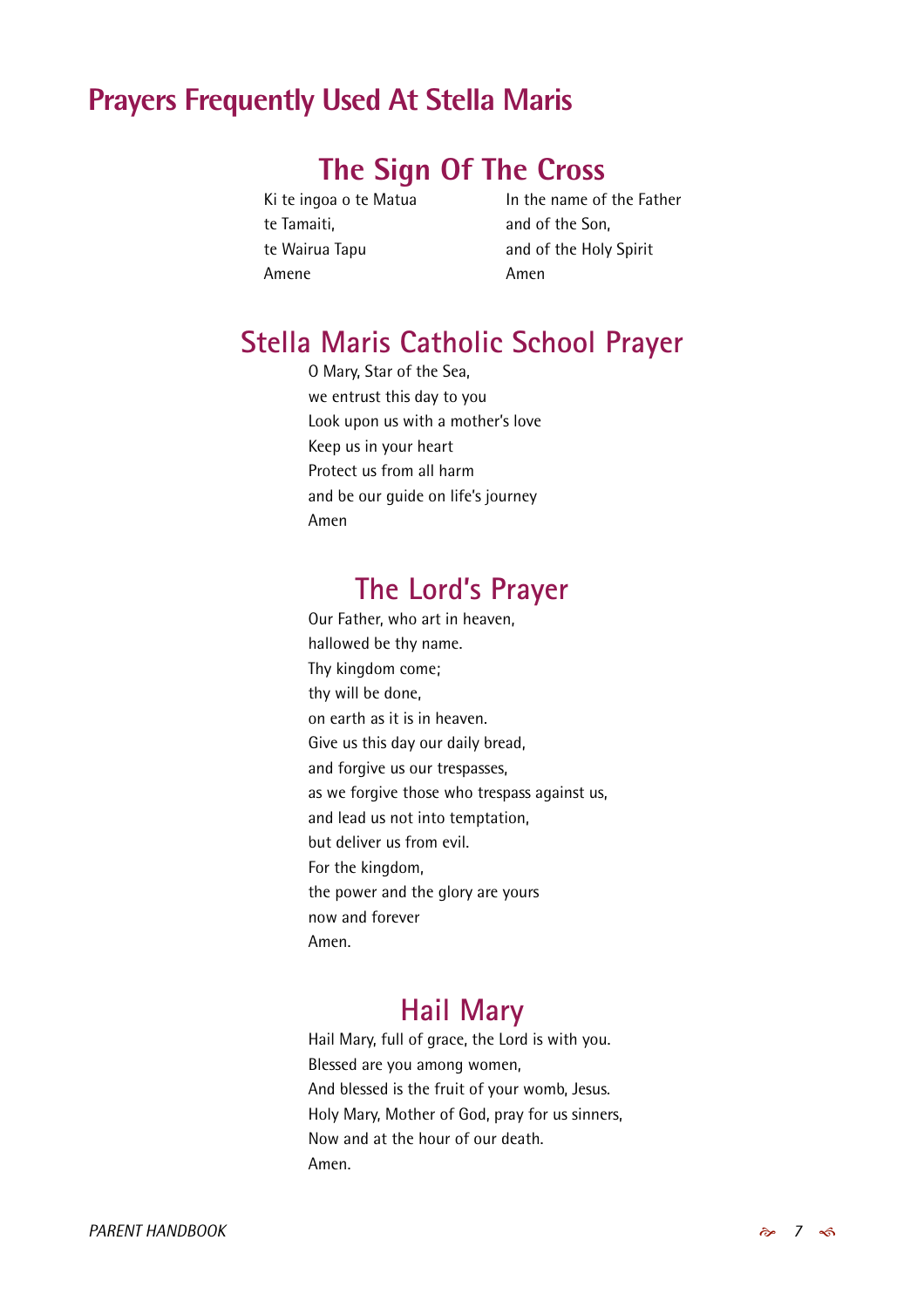## <span id="page-11-0"></span>**Charism Stella Maris (Star Of The Sea)**

The name of Stella Maris was chosen to honour Our Lady and acknowledge her as our protector in this land close to the sea. Star of the Sea is one of the most ancient titles for Our Lady. In using this title we see Our Lady as our guide or leader, someone who could navigate the stars, who watches over us and leads us to Jesus. In following Jesus' way and living the Marian Values we shine for God.

To identify and develop our charism at Stella Maris we acknowledge and honour Our Lady by:

- celebrating the Feast of Assumption of Our Lady, 15th August as our Feast Day with a liturgy and suitable reverence to the day
- recognising the month of May as Mary's month through prayer and liturgy
- praying a decade of the Rosary daily in October
- acknowledging and preserving the statue of Our Lady in the white rose garden at the entrance to school building
- displaying the same picture of Our Lady in classrooms as on the newsletter, certificates and other school-wide publications
- daily reciting of the school prayer which honours Our Lady
- singing the school song 'Stella Maris' along with waiata and hymns to Mary at assemblies, liturgies and other school-wide gatherings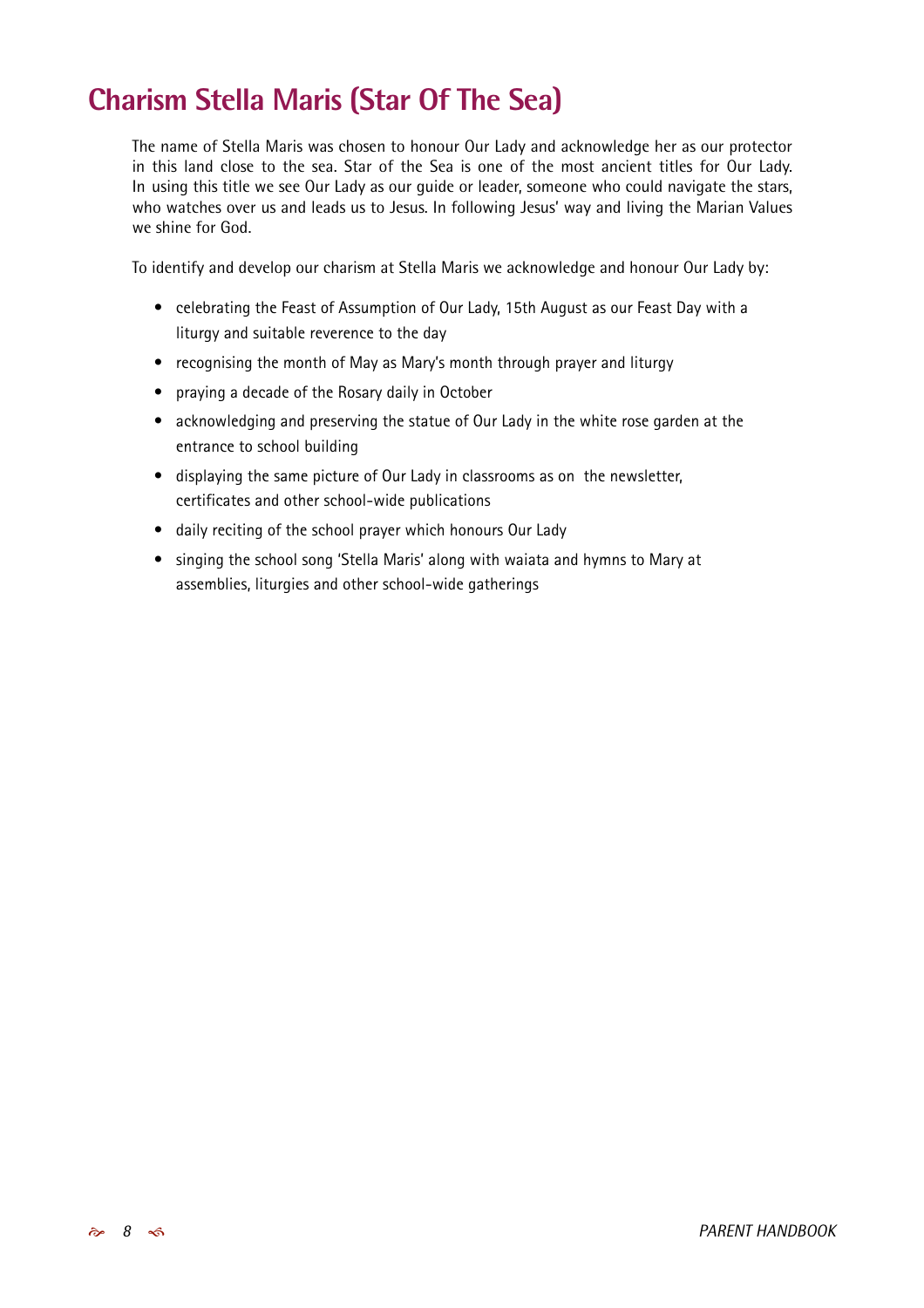### <span id="page-12-0"></span>**Admission Procedures**

Application for entry to Stella Maris can be made through the School Office. The Principal encourages all parents of prospective students to come into the school. This enables the school to gain a good knowledge of how we are best able to meet the needs of your child. Application is first made as a pre-enrolment application. This has been put in place so as not to disadvantage others wanting a place for their child at Stella Maris. You will be advised in writing once your pre-enrolment has been lodged. Please note pre-enrolment notification does not necessarily assure any child of a place at Stella Maris. This is dependant on places available in the school at a given time. Full enrolment packs and information can be found also on the school website. Please visit [www.stellamaris.school.nz](http://www.stellamaris.school.nz)

When enro[lling your child please ens](http://www.stellamaris.school.nz)ure you bring a copy of their Baptismal Certificate, Birth Certificate, proof of residency and Immunisation Certificate. A signed Preference Form from your Parish Priest will need to be sent to the office as soon as possible to complete your child's enrolment pack.

It is helpful at the time of enrolment to identify any health, social, learning, or other issues your child might have.

You will be notified in writing once your child's enrolment has been confirmed. At this time the office will also provide you with the information you need to ensure an easy and anxiety free start at Stella Maris.

Applicants to Stella Maris require documentation to indicate they fulfil the requirements of the Bishop and the Catholic Schools Office. This is discussed at the initial interview.

It is recommended that all siblings be enrolled as early as possible in order that places are kept for them.

On enrolment, parents are asked to sign that they agree to support the Special Character of the school and that they will uphold and support the policies adopted by the Board of Trustees. Children at Stella Maris have the good name of the school in their keeping at all times and it is expected that they set and maintain a high standard of behaviour both inside and outside of the school, always acting in the "Spirit of Stella Maris."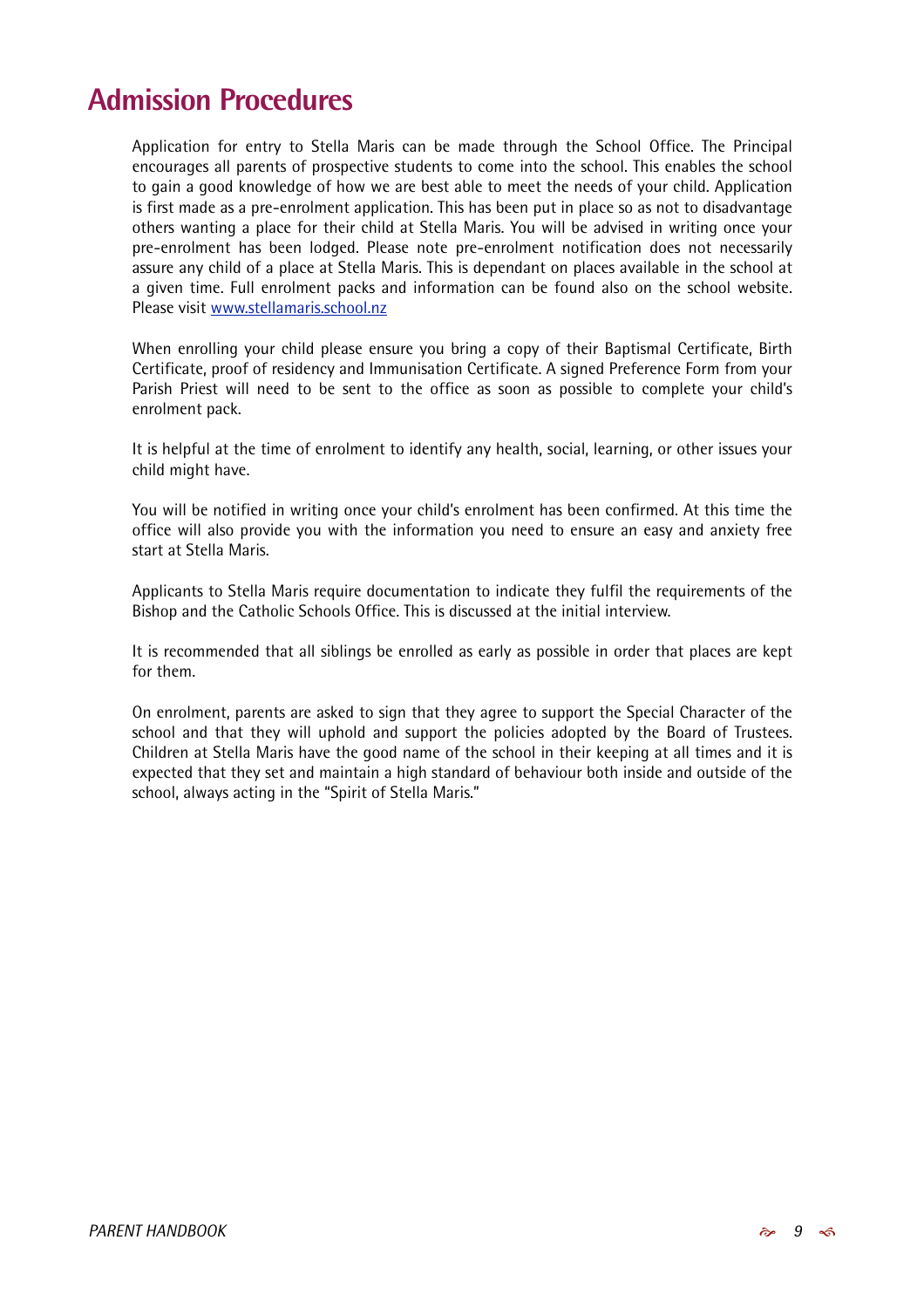### <span id="page-13-0"></span>**School Information**

#### <span id="page-13-1"></span>**Absence (Student)**

Please ensure you ring the school office by 8.30am should your child be absent. It is important that you ring the school each day your child is absent as your child's safety is paramount and each unexplained absence is investigated. When your child returns to school we ask that a note explaining their absence is provided. If you know in advance that your child will be absent please notify the teacher and school office in writing. It is helpful if we are made aware of any home circumstances that might be impacting on your child as this enables us to support them while they are at school.

For your convenience you can email directly to [absences@stellamaris.school.nz](mailto:absences@stellamaris.school.nz)

#### <span id="page-13-2"></span>**Assemblies**

These are held once a week on Monday at 11.20am in the school hall. Whole school liturgy is every second Thursday at 8.50am in the school hall. We welcome parents and families to join with us.

#### <span id="page-13-3"></span>**Attendance**

School starts at 8.45 am sharp. All children need to be at school and getting ready to start lessons by 8.40 am each day. We would suggest that you could help your child's progress by ensuring they are at school some time between 8.30 am and 8.40 am as it enables them to enter the school day in an organised and calm manner. Timely arrival at school also means class programmes can start without interruption. Please note regular lateness is recorded in an attendance register and the class teacher and then the Principal will contact parents if necessary.

It is important that children arrive each day on time and are not absent for reasons other than illness, or special family circumstances. Regular and continuous instruction ensures a good foundation for progress. Parents of children who are absent for reasons other than illness need to inform us in writing. If your child is going to be absent for more than five days it is requested that you notify the Principal in writing.

#### <span id="page-13-4"></span>**Behaviour**

All students are expected to behave in accordance with Marian Values, our School Charism and in the Spirit of Stella Maris. At Stella Maris there is a school wide code of behaviour that is known to all children, teachers and community members. If teachers have any concerns about students, parents will be contacted in order that home and school can work together to address any issue.

#### <span id="page-13-5"></span>**Bicycles, Scooters And Wheels**

The New Zealand Police have advised that due to the local road conditions and location of Stella Maris cycling to and from school is ill advised unless accompanied by a parent.

#### <span id="page-13-6"></span>**Board Of Trustee Meetings**

These are public meetings and are held once a month, usually on the fourth Thursday. All parents are welcome to attend. Speaking rights are arranged in advance through the Board Chair. If you have skills that could support the Board in carrying out their governance role, please discuss this with any Board Member or the Principal. Board of Trustee Elections are held every three years. All parents have voting rights. The BOT Members can be contacted via email **[bot@stellamaris.school.nz](mailto:bot@stellamaris.school.nz)**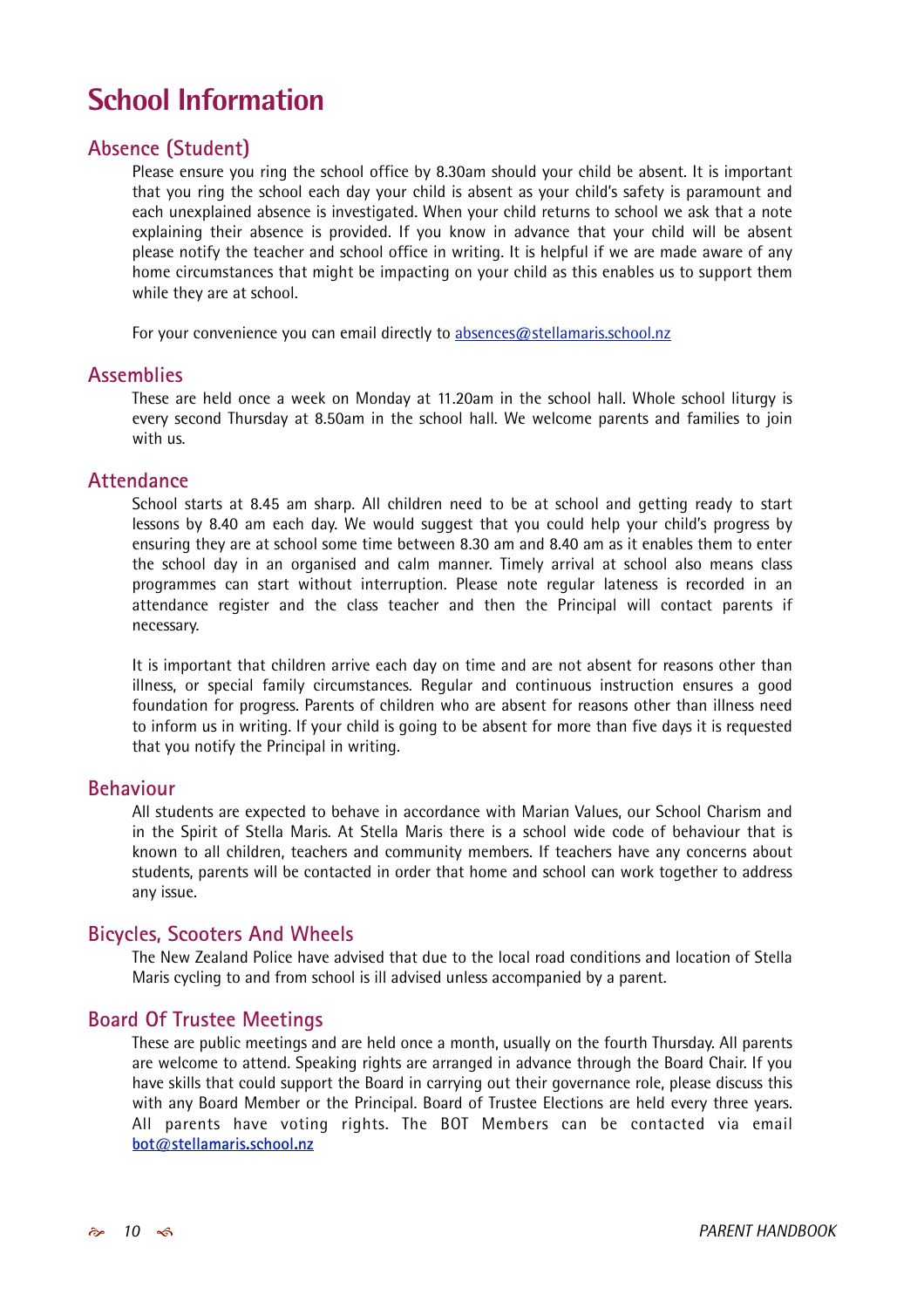#### <span id="page-14-0"></span>**Brain Food**

Classes stop for a short break around 10.00 am each day. At this time the children can have a quick and healthy snack. This snack can be fresh or dried fruit, nuts (No peanuts), vegetables (Fruit and vegetables need to be cut into small pieces), cheese and crackers. The students need to eat this as they work so it needs to be small, easily managed and not messy.

#### <span id="page-14-1"></span>**Café Stella**

An informal gathering with the Principal and Senior Leadership Team to discuss any queries, aspects of the curriculum, and unpack the teaching and learning process for parents and families. These are held once a term in the staffroom, all are welcome to attend.

#### <span id="page-14-2"></span>**Car Parking**

Please drive slowly and with caution at all times in the school grounds.

Please note that Silverdale Street has a 50 km speed restriction. There is a speed restriction of 5 km within the school car park and you are asked to drive with care and caution.

Morning. In the morning there is a drop and drive available in the designated drop off zone. There is parking available for parents to park as well as identified pram parks to assist people with pre-schoolers.

Afternoon. In the afternoon students can be picked up from their classroom or the drop off zone where there is a teacher on duty until 3.00 pm.

Please do not park in the drop zone at any time.

After 3.00 pm. Any children not picked up by 3.00 pm will be taken to the seats outside the office so they can wait safely for pick up. Thank you, the co-operation of all, will ensure our school and students are safe. Any student not picked up by 3.15 pm will be Place in SKIDS at your cost, unless you have contacted the school office.

#### <span id="page-14-3"></span>**Cellphones, iPads Or Other Electronic Devices**

Cellphones are not permitted in class. Should your child need a cell phone for safety before or after school we ask that cell phones are handed into the school office during school hours. Phones need to be named and switched off. Any phone found in class will be confiscated. The school accepts no liability for personal devices.

All classes have access to computers, laptops and iPads for use in class. If your child brings a kindle or iPad to school for their personal use they are to follow school rules and ICT agreements for its use. Please check your insurance regarding its cover at school, the school accepts no liability for personal devices.

#### <span id="page-14-4"></span>**Class Names**

All classes and other rooms are named after Saints or other significant people within the Catholic Church.

#### <span id="page-14-5"></span>**Composite Classes**

The term composite means that there is more than one-year level in a class. In a composite class, as with a single year level class, the many levels of social, emotional, academic abilities and maturity are catered for through a differentiated programme. At Stella Maris there are some composite classes, depending on numbers and pupil/teacher ratios.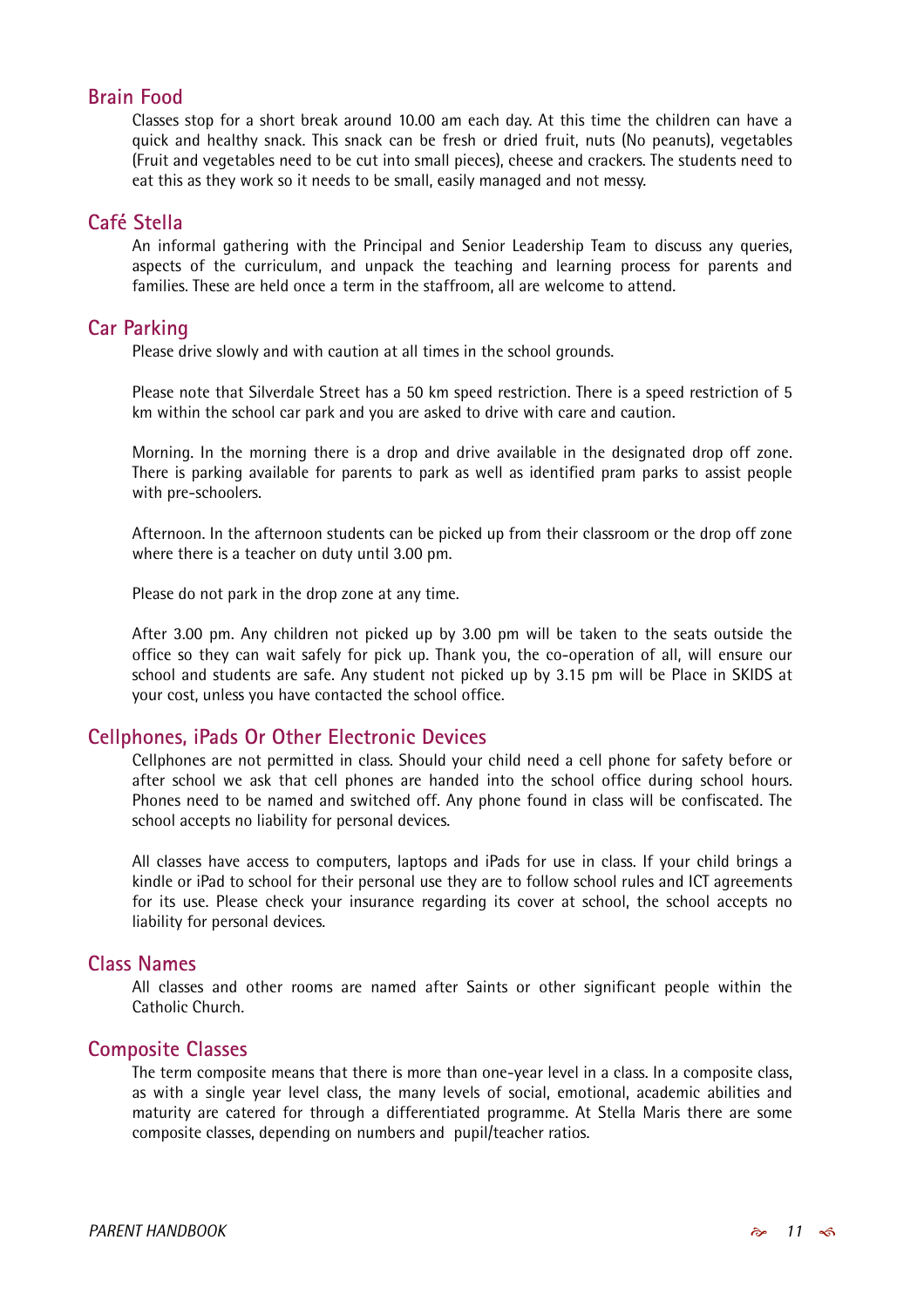#### <span id="page-15-0"></span>**Concerns Or Queries**

If you have any concerns or queries regarding your child please see your class teacher as soon as possible. It is usually easier to deal with issues when they first arise. If you wish to discuss the matter further you may contact the team leader then Associate principal. If you wish to take the matter further please make an appointment with the principal. Refer to the Teacher List for contact details

#### <span id="page-15-1"></span>**Curriculum**

At Stella Maris we deliver the New Zealand Curriculum, meeting the requirements of the Essential Learning Areas, and the New Zealand Catholic Primary Schools Religious Education Programme.

All teaching and learning is couched within the Special Catholic Character of the school. The philosophy of the curriculum is underpinned by the ideals of The Marian Values and a Mary Charism.

The learning throughout the school is based around four concepts per year, one per term. All inquiry for the term is based around aspects of the term's concept.

#### <span id="page-15-2"></span>**Dental Clinic**

Treatment is free for children from the age of two years. Dental enrolment forms are inside the school enrolment pack. Please note; a child will not be treated without the permission of their parent. Foreign Fee Paying students are not covered by this service and are required to pay for all dental services.

#### <span id="page-15-3"></span>**Early Closing**

We close at the end of each term at normal school closing time. Should there for any reason be earlier closing, parents will be notified well in advance, via the newsletter, beacon or text out.

### <span id="page-15-4"></span>**Educational Visits / Learning Experiences Outside The Classroom (LEOTC)**

The value of LEOTC is widely recognised and at Stella Maris as it is linked to concept inquiry for the term. We ensure strict guidelines are upheld when organising trips (e.g. checking for WOF, registration, seat-belts etc.) Please do not be offended by these enquiries when you volunteer for transport as it is in the best interest of our students.

Ratios of adults to students are imperative so please consider whether you are able to help out. Each family is asked to sign a trip/LEOTC permission slip at the beginning of the school year. Parents are advised of all trips in advance. If for any reason you do not want your child to participate in a trip event you are asked to advise the school in writing.

#### <span id="page-15-5"></span>**Emergencies**

PLEASE ensure that the school has all your contact and emergency numbers. Should you move, change phone numbers etc, it is imperative that the school office is notified. Where this has not happened and we are unable to contact a parent or guardian the school will make a decision in an emergency in the best interests of the child.

#### <span id="page-15-6"></span>**Hats**

The wearing of the school sunhat is compulsory in the first and fourth terms.

#### <span id="page-15-7"></span>**Head Lice**

This is a perennial problem in all schools. If we become aware of evidence of head lice we will send home information. Experience tells us that vigilance is the best weapon against head lice. See the information sheet from the Waitemata District Health Board available on our school website [www.stellamaris.school.nz](http://www.stellamaris.school.nz) under News and Information.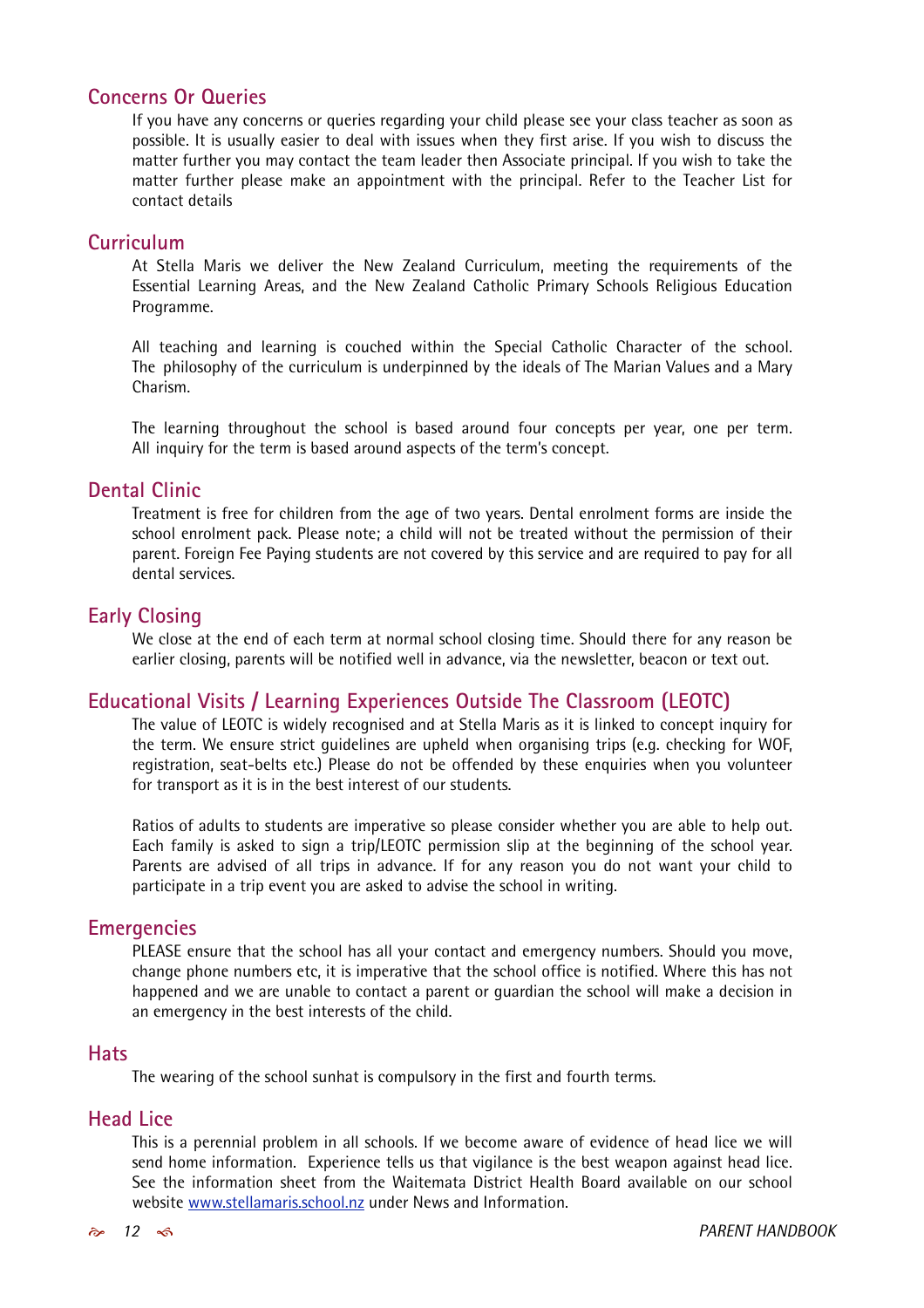#### **Health**

Vision and hearing checks are carried out soon after a child is first enrolled in New Zealand Schools. Should you have any concerns please talk to your child's teacher. The Public Health Nurse is available to talk to parents and children on any issue. This can be arranged through the office.

#### **Home And School**

At Stella Maris we consider a good relationship between home and school to be vital. We are always encouraging our students to work towards independence and to take responsibility for themselves, their belongings, organisation and behaviour. Time spent with your child discussing their day, listening to them read, reading to them, learning to enjoy books together is all time well spent. We encourage parents to come to us sooner rather than later with any issue that may be of concern. It is usually easier to deal with issues when they are small.

Student's progress is a matter for ongoing communication between home and school.

Triadic Interviews and goal setting are held in the first term to determine goals for a student for the upcoming year. Student, teacher and parents participate in this meeting.

Written Reports; are sent home at mid and end of year.

Mid Year Interviews, enable teacher and parent to discuss progress to date and follow the mid year written report.

Raising Concerns: In the first instance please see the class teacher. If you wish to discuss the matter further you may contact the Team Leader, then Associate Principal. If you need to take the matter further still, please make an appointment with the Principal. Refer to the Teacher List for contact details.

Parents are encouraged to approach their child's classroom teacher should they have any queries with regard to their child's progress. Team Leaders and Associate Principals who lead each team are available to discuss any query. Please make appointments through the school office.

#### **Home Learning**

There are 2 parts to the Home Learning that the children will undertake.

#### **Part 1: Compulsory Weekly Home Learning Activities**

These activities need to be completed each week.

- **Daily Reading** All children are expected to read daily. The Year 0-2 children will be given home readers by class teachers. Year 3-8 children will select their own reading material from the school or public libraries, books at home, newspapers etc. Details of their reading are to be entered into the reading log in their Home Learning Diaries.
- **Basic Facts** Daily practice of Basic Facts this can be done through Mathletics and using the Maths Bubble sheets. If a child does not have access to the Internet for Mathletics at home class teachers will organise alternative practice sheets and ensure they have regular access in the class. Flashcards, Bingo games are also a good way to support the children in learning their basic facts.
- **RE** RE activities will be set when required as part of the programme. These need to be returned to school the following day, unless otherwise stated.
- **Information Gathering** the children may be asked to collect information to use as part of their inquiry at school.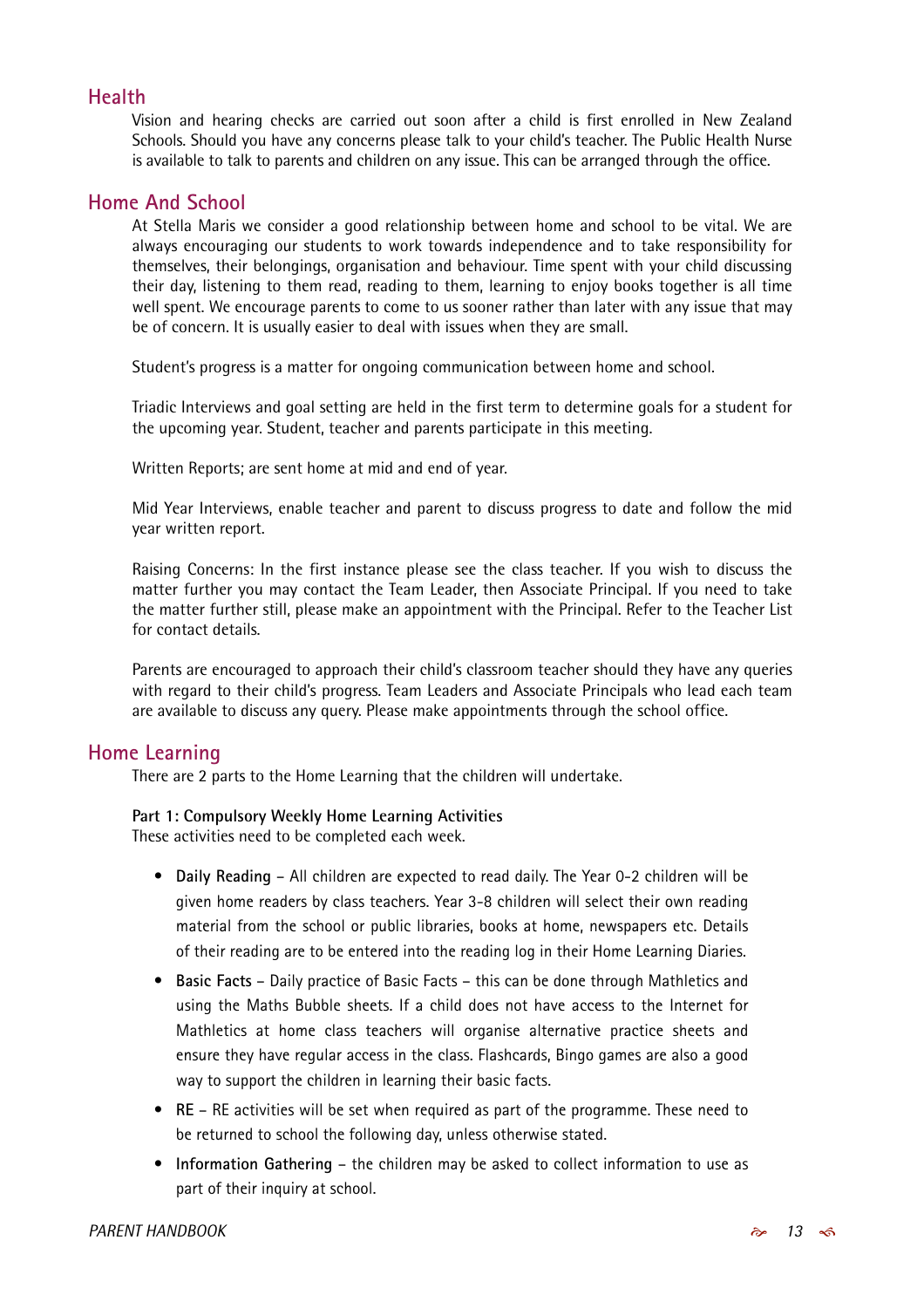#### **Part 2: SHINE Challenge**

SHINE is an acronym for "Strength and Heart In New Endeavours"

The Stella Maris SHINE Challenge has been based upon the very successful PRIDE Challenge developed by the staff of Clarkville School (Christchurch) in 2006. We have adapted the challenge to reflect the special character and culture of Stella Maris Catholic Primary.

The SHINE Challenge is an optional challenge that provides a variety of endeavours that the children complete throughout the year at their own pace. It also recognises the many activities that they participate in outside of school and encourages participation in new endeavours.

There are 5 categories:

- 1. Living the Marian Values
- 2. Service in School or the Community
- 3. Physical Activity and the Outdoors
- 4. Academic Excellence
- 5. Excellence in the Arts

Each of the categories has a selection of challenges for the children to choose from. There is a minimum number of challenges for each year level, but the children may complete more if they choose to. They must complete at least one challenge from each category but may then "major" in the area of their preference. If they complete the SHINE Challenge successfully by October they will receive an award at the end of the year.

| <b>YEAR LEVEL</b> | Minimum number of challenges to be completed |
|-------------------|----------------------------------------------|
| Year 2            | 6 challenges                                 |
| Year 3            | 7 challenges                                 |
| Year 4            | 8 challenges                                 |
| Year 5            | 9 challenges                                 |
| Year 6            | 10 challenges                                |
| Year 7            | 12 challenges                                |
| Year 8            | 14 challenges                                |

**NB: There is no maximum number of challenges.**

As the students complete each challenge they will present their evidence/reflections in a manner that they choose and share their achievement with their class teacher and classmates. The evidence could include their planning, a "photo journal", notes made in their Home Learning book, slide show or another form of their choice. The children will need to work with parents and teachers as they plan and carry out the tasks.

#### **Library**

Our school has an excellent library collection that represents the best in available children's literature. Every child in the school has their own borrowing code. This is part of an automated system. Students continually use the library and a love of books is fostered at Stella Maris. Please ensure that books brought home are respectfully cared for as part of developing a life long love of literacy. As a school we also recommend that you join your local library and visit with your child on a regular basis if possible. Each year we have a book week in which a love of literature is promoted and families are able to purchase books for both the school and themselves.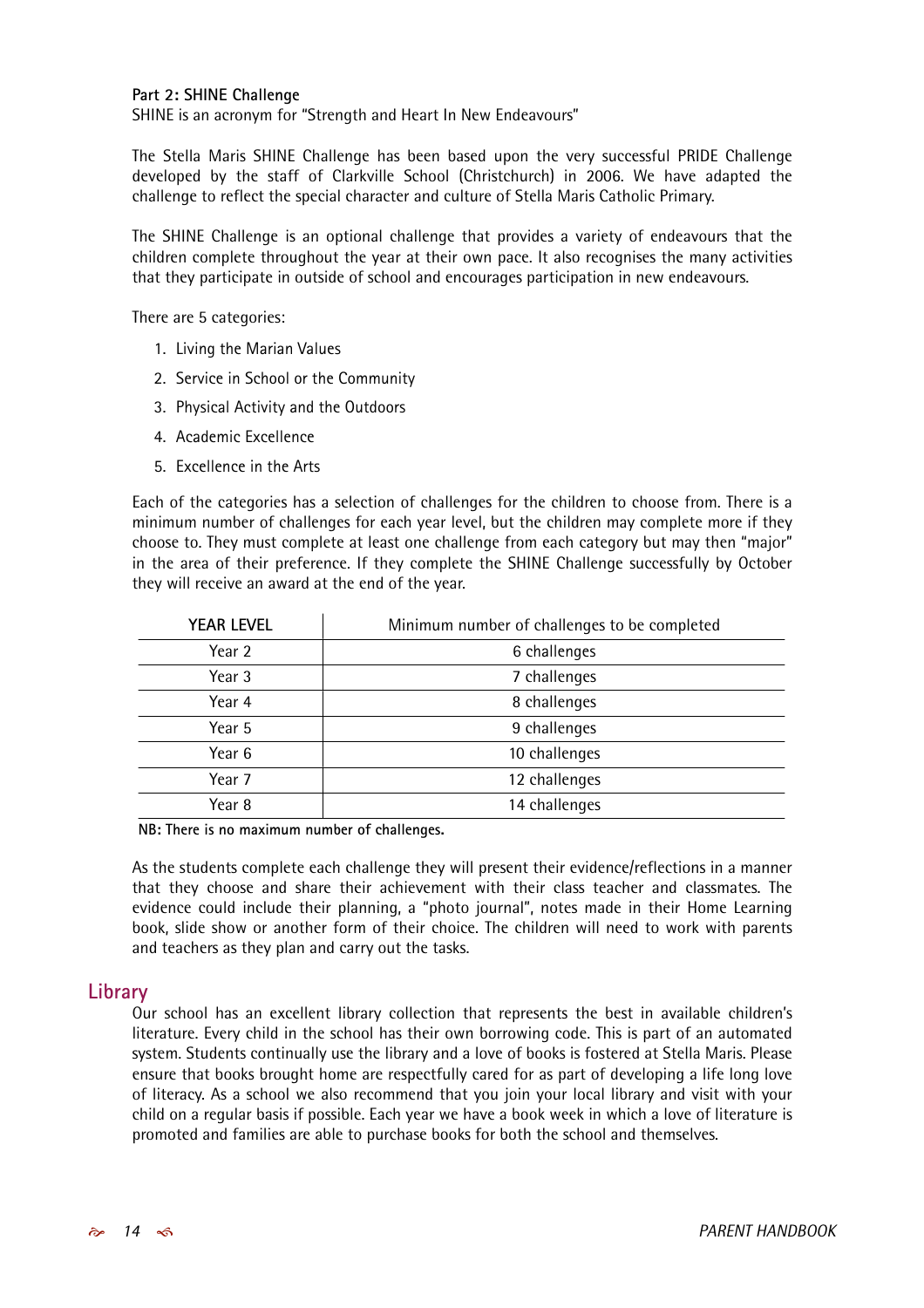#### **Liturgy**

Liturgy is part of the fabric of every day life at Stella Maris. Weekday liturgy is held each alternate Thursdays at 8.50 am and we welcome parents and families to join with us. This liturgy lasts for about thirty minutes and classes take turns at leading the liturgy. We also have a liturgy to celebrate special occasions and welcome families to join with us for this.

#### **Lost Property**

Lost property is located in the school hall. Small valuable items are handed in at the office.

It is vital that ALL articles of uniform and other belongings are tagged with the student's name.

#### **Lunch**

We ask that children be provided with an adequate and nutritious brain food, morning tea, lunch and drink. We use "Pita Pit" for Friday deliveries of healthy lunches. Please see website for details and ordering forms.

We also request that children do not have peanuts or peanut products in their lunch, as there are children in our school community with allergies. The result of exposure to these products could result in anaphylactic reaction.

Glass drinking bottles are not permitted. We ask that you consider the contents of drinking flasks and suggest that water is a good and healthy option. Fizzy drinks are not permitted.

#### **Lunchtime Activities**

There are a number of lunchtime clubs for children to join. All children are encouraged to participate and have a go. Information about these is given at assemblies or through daily notices. Please call at the office or regularly check the schools website for all available activities

#### **Mass**

Twice a year the school participates in a Parish Mass. Our Parish School Mass is regarded as an integral part of attending Stella Maris and belonging to our school community. It always provides us with great joy to see families attending Mass with their children on these occasions. One term is dedicated to Buddy Masses held in our school library. Once a year the school participates in Mass at St Patrick's Cathedral. You are welcome to attend Mass within the HBC Parish or your local parish at anytime.

#### **Messages For Children**

After school arrangements should be made before arriving at school for the day. We are of course more than pleased to help in an emergency. Likewise, with staff permission, children are able to use the school phone with regard to an important matter.

#### **Milk In Schools**

Stella Maris is part of the "Milk in Schools" programme. This means if you opt into the programme your child will receive a small carton of milk each day as part of their brainfood. There is no cost involved in this.

#### **Money**

Please send all money required for trips and events to the school office in a sealed envelope, which identifies name, room name, amount and purpose.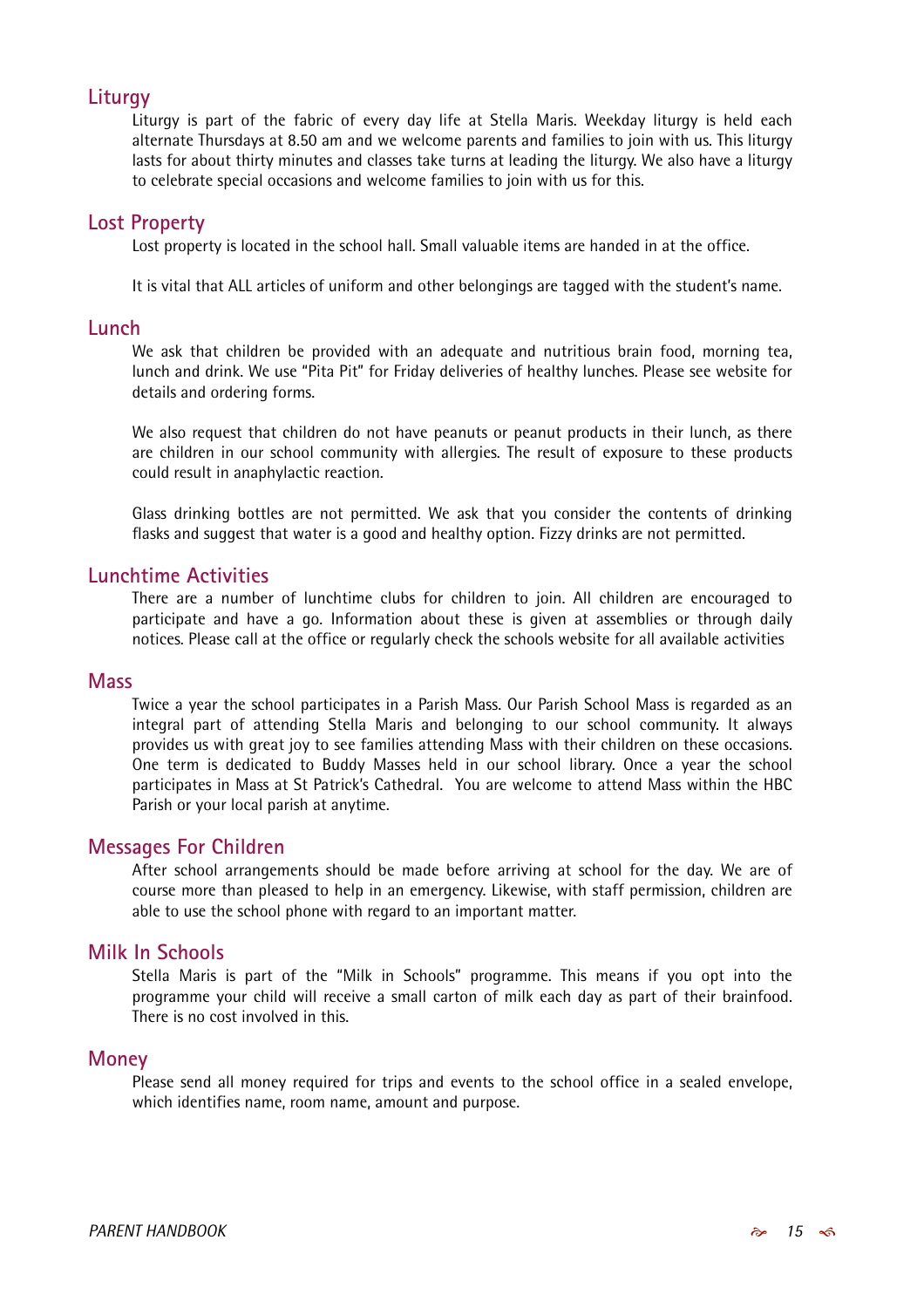#### **Music**

Music is an important part of our core curriculum. Research shows that children taught music have improved academic outcomes, sporting performance and social benefits are also evidenced in this research. In addition to this there is the pleasure derived from music. We have a choir, and many performance and tuition groups that children are able to join. Music is encouraged across the school and information is available at the school office. Please note that there are a number of outside tutors who give private lessons for keyboard, guitar, drums, singing and drama. The school website or office can assist you with your enquires.

#### **Newsletters**

These are published weekly as a means of communicating with families about what is happening at school and upcoming events. Please look out for the newsletter in your child's bag each Thursday. It is also available to be downloaded from the school web site. In addition to this each Wednesday the Stella Beacon is sent by email with news flash items to families who register to receive a copy via the school website.

#### **Office**

The school office is open from 8.15 am until 3.30 pm daily. Our Office Staff are always pleased to help students and parents with any queries.

#### **Parent Help**

At Stella Maris we welcome parent help. Parent help in our school is vital to the smooth running of our school and we rely heavily on the generosity of our parent community. Classroom teachers will send out requests for help and will advise parents of the kind of help required. If you have time and would like to help, please contact your child's teacher.

#### **Parent Teachers And Friends Association (P.T.F.A.)**

Stella Maris PTFA is a vital parent group in the school. Our school is dependant on them at many levels. They foster goodwill in the school by organising social events that bring the school community together. Their fundraising provides our School with much needed funds to supplement our operating grant from the government. They are always there to provide support for wider school activities. The P.T.F.A are always looking for new members and meetings are advertised in the school newsletter.

#### **Photos**

Class, individual, siblings, sports teams and extra curricular photos are taken once a year at a date advised through the newsletter.

#### **Physical Education**

All children participate in regular physical education and fitness activities as a compulsory part of the school curriculum. We emphasise physical fitness and the mastery of skills. All children are expected to participate in Physical Education lessons and fitness unless they have a note from home excusing them. It is expected that children have full PE uniform at school five days a week. If your child's PE uniform is needed for after school sports, please make sure they have a spare t-shirt and shorts at school for PE, explained with a note.

#### **Religious Education Instruction**

Religious Education instruction is an integral part of the curriculum at Stella Maris. Children participate in instruction for between two and a half to three hours a week, depending on their year level, and will frequently have homework from the day's lesson. This is often a good opportunity for families to discuss the day's learning and share with your child in this vital learning. As part of our Religious Education programme we ask that all families purchase a Family Whanau book. This book provides a wealth of spiritual knowledge and valuable information to assist families in the faith formation of their children.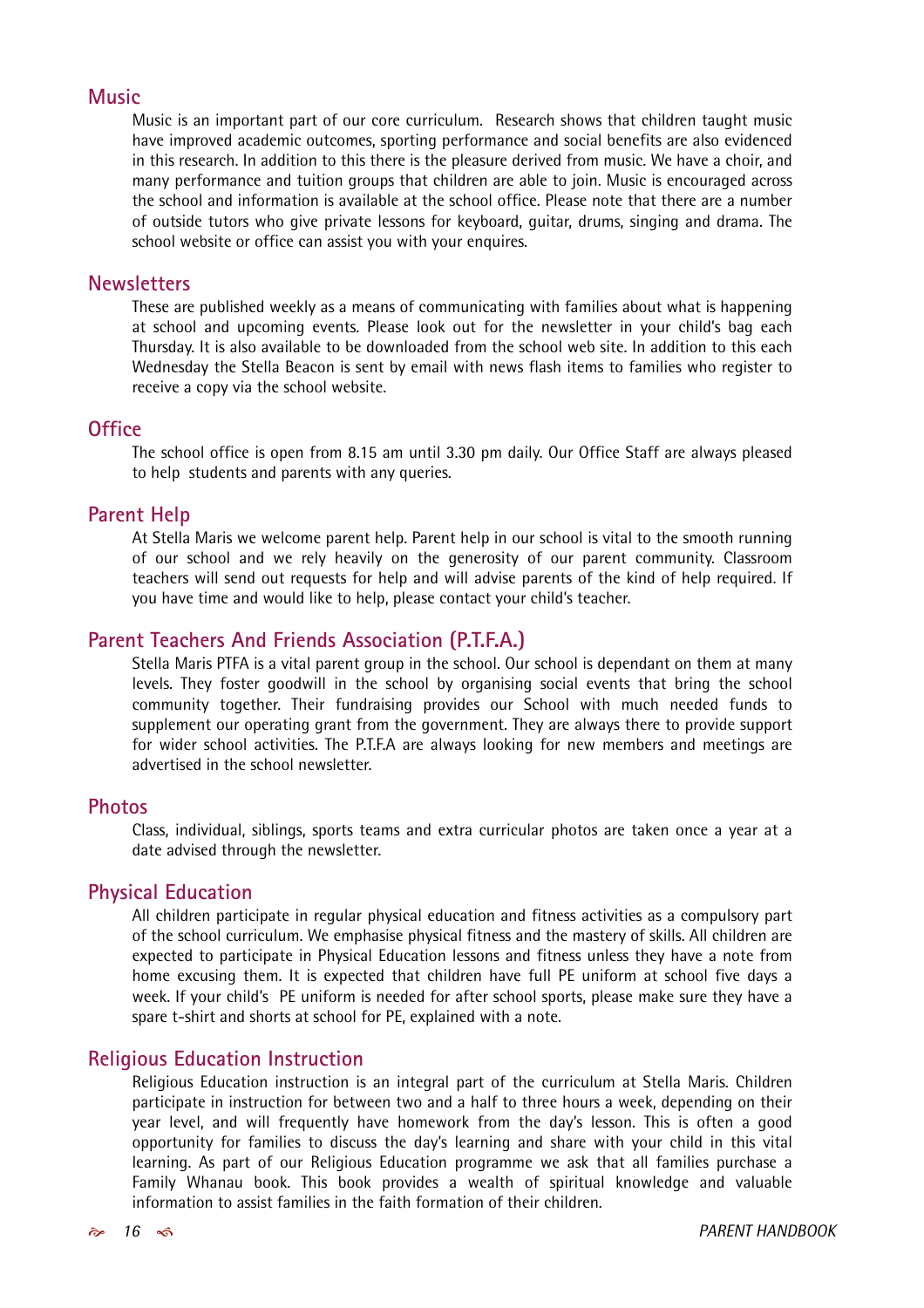#### **Sacramental Programme**

Students at Stella Maris participate in the Parish based Sacramental Programme. The Parish advises the school with regard to the starting dates of the programme which the school fully supports.

#### **School Hours**

- 8.15 Children are allowed to enter classrooms *(the teacher needs to be in the room)*
- 8.40 Children should be at school by this time
- 8.45 Classes begin
- 10.00 Brain Food
- 11.00 Morning Tea
- 11.20 Classes begin
- 12.20 Lunch Eating
- 12.30 Lunch Time and Activities
- 1.10 End of Lunch Bell
- 1.15 Classes begin
- 2.35 Bus bell Rings
- 2.45 End of Classes for the day
- 3.00 All children still in the school, seated at front of school
- 3.00 Professional meetings begin
- 3.15 Any children still at school will be placed in SKIDS at parents cost

Children who are dropped off at school before 8.15 am need to be in SKIDS until this time. Please contact SKIDS directly on office: 09 441 3473 or mobile: 027 846 1725.

End of day procedures for parents and/or caregivers: Please wait in the main Atrium for the 2.35 pm bus bell to ring before moving into Class Atriums. This is to ensure minimal disruption to teaching programmes.

#### **School Dues And Donations**

The amount per child per term is made up of the following contributions:

#### **Attendance Dues:**

It is your undertaking as a condition of enrolment and attendance to pay Attendance Dues as determined by the Proprietor and approved by the Minister of Education. Further more you will accept that the school can discontinue attendance of your child if you default this undertaking.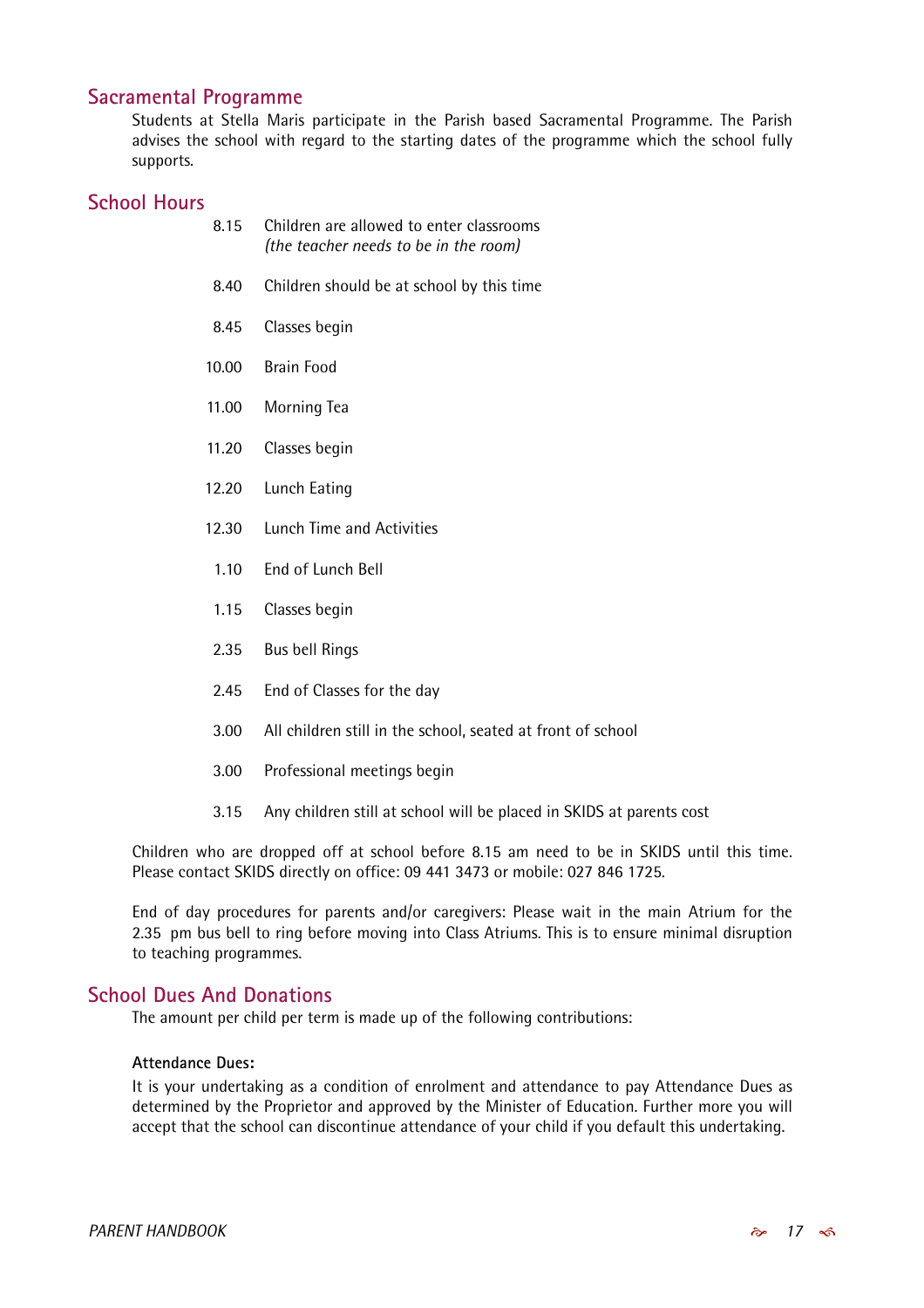#### **Special Character Contribution**

This contribution is used by the Catholic Services Board to ensure the Catholic Special Character is maintained in our school.

#### **Proprietors Contribution**

Is used to repay the set up costs of Stella Maris to the Auckland Diocese.

#### **Board of Trustees Teaching and Learning Donation**

This is required by the School Board of Trustees to help pay for the shortfall in the operating grant received from the Ministry of Education and is used for the extra resources to enhance your child's learning at Stella Maris, along with general running of the school and the actual cost of this.

#### **Special Education Services**

At Stella Maris we have a Special Education Needs Co-ordinator (SENCo) who implements a system of identification for early intervention if required. Should you, as a parent, have any concern at any time, please feel free to talk to the SENCO and Principal with regard to this.

Group Special Education and a number of other agencies work in partnership with Stella Maris to meet the learning needs of our students. We are most fortunate to have the services of The Resource Teachers of Learning and Behaviour (R.T.L.B). They are available to support and enable the learning and other needs of both gifted and talented students and our students requiring support.

#### **Sports**

Teams play in a large range of sports, and we encourage everyone to have a go. Most interschool involvement begins at year five. Interested students will bring home notices prior to each season.

#### **Stationery**

Students' stationery requirements are supplied from the school office at very competitive prices. At the beginning of each year you will be required to buy the stationery pack that meets all the stationery requirements for your child.

At Stella Maris we have very strict guidelines about the presentation of exercise books and how they are maintained. If you chose to cover your child's book we ask that they are covered only in a clear contact cover. This is optional. We believe this creates a level playing field in the classroom, that is, it eliminates peer pressure regarding expensive covering materials, eliminates the use of inappropriate images on books and supports the good condition of the books. We look to parents to support this procedure.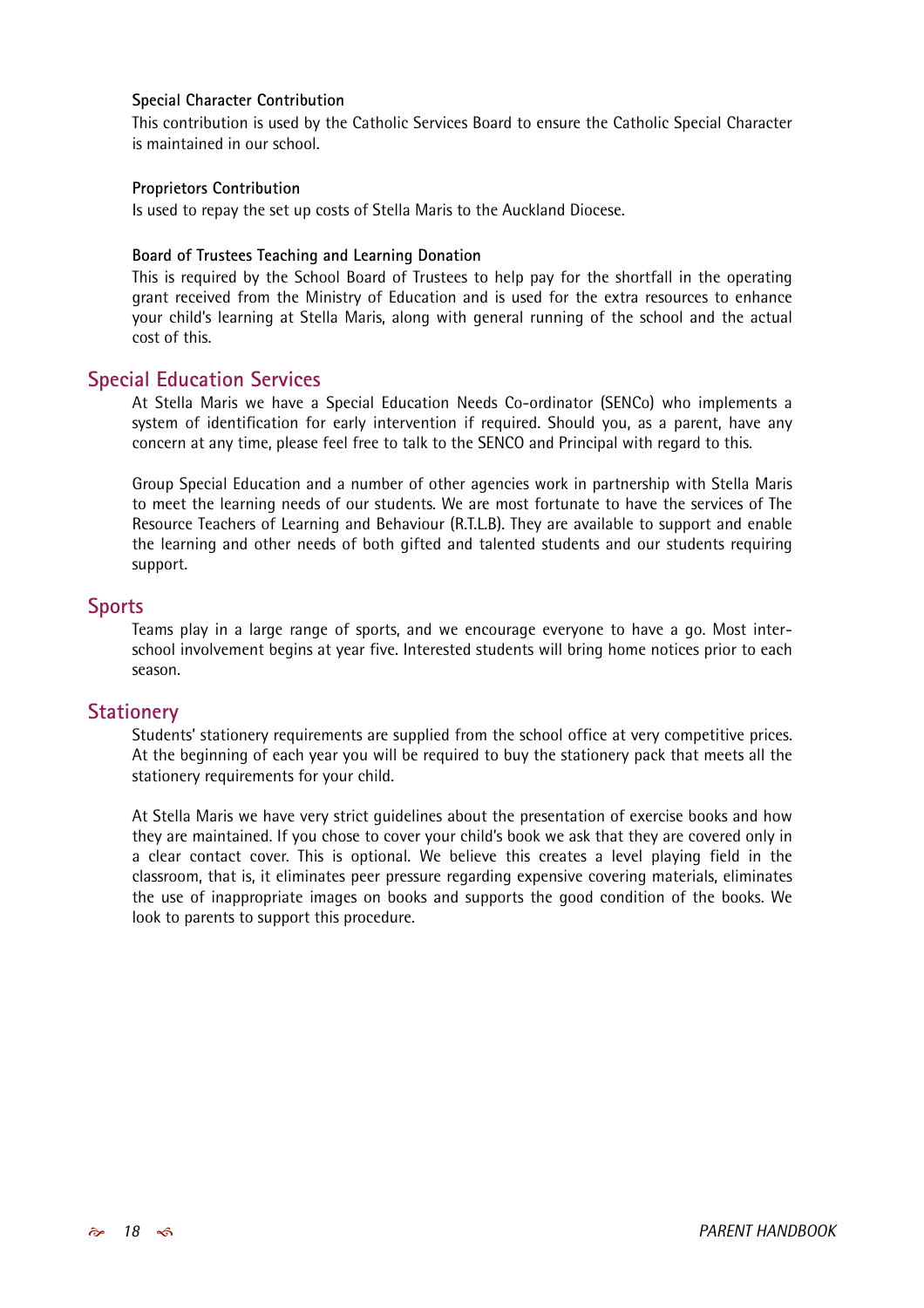#### **Uniform**

School uniforms are available for purchase from the Orewa menswear, Bakehouse Lane, Orewa

The uniform is as follows:

Black shorts Black shorts Stella Maris polo shirt Stella Maris polo shirt Stella Maris jumper / polar fleece Stella Maris hat Long Black socks Plain Black school sandals Black shoes Stella Maris vest

Black culottes Black culottes Stella Maris blouse Stella Maris blouse Black shoes Stella Maris hat Black Long socks Stella Maris vest Black Hair ribbons / ties. Black Hair ribbons / ties

#### **P.E. Uniform (Boys and Girls) Change 1 Other Uniform Items**

Stella Maris T-shirt Stella Maris scarf

#### **Intermediate Uniform**

**Boys** Girls Black Shorts Skirt Skirt B/W Striped Shirts B/W Striped Blouse Black Under Shirt *(Optional)* Black Under Shirt *(Optional)* Blazer *(Optional)* Blazer *(Optional)* Plain Black School Sandals Plain Black School Sandals Stella Maris Cap **Stella Maris Cap** Stella Maris Cap

#### **Winter Boys Summer Boys**

#### **Winter Girls Community Community Community Community Community Community Community Community Community Community Community Community Community Community Community Community Community Community Community Community Communit**

Stella Maris jumper/cardigan / /Polar Fleece Plain black school sandals

Black Shorts Stella Maris Jac-Pack Stella Maris beanie Polar Fleece Jacket all students

Black Socks and Shoes Winter Black Socks and Shoes Winter Maroon Jumper / Polar Fleece **Maroon Cardigan / Jumper / Polar Fleece** Maroon Cardigan / Jumper / Polar Fleece

#### **Shoes**

Summer Shoes. Plain Black School Sandal in Term 1 and 4.

Winter Shoes are plain black leather lace up, buckle up or velcro. Shoes need to have flat heels so that they are suitable shoes for active children. Please note that shoes need to be polished regularly, we encourage students to take responsibility for this task.

'Street-Wear' shoes, are not part of our school uniform and are not permitted at school. Please see samples at Orewa Menswear if you are unsure.

#### **Hair**

Black hair ties and ribbons.

All hair touching the collar, both boys and girls, is to be tied up and off the face.

Short hair is required to be tidy, out of student's eyes and appropriate for a student participating in learning and sports. Both students and families are asked to support this regulation.

#### **Jewellery**

Children with pierced ears are only allowed to wear gold or silver studs, no sleepers are allowed. Children may wear a necklace with a cross or of cultural significance.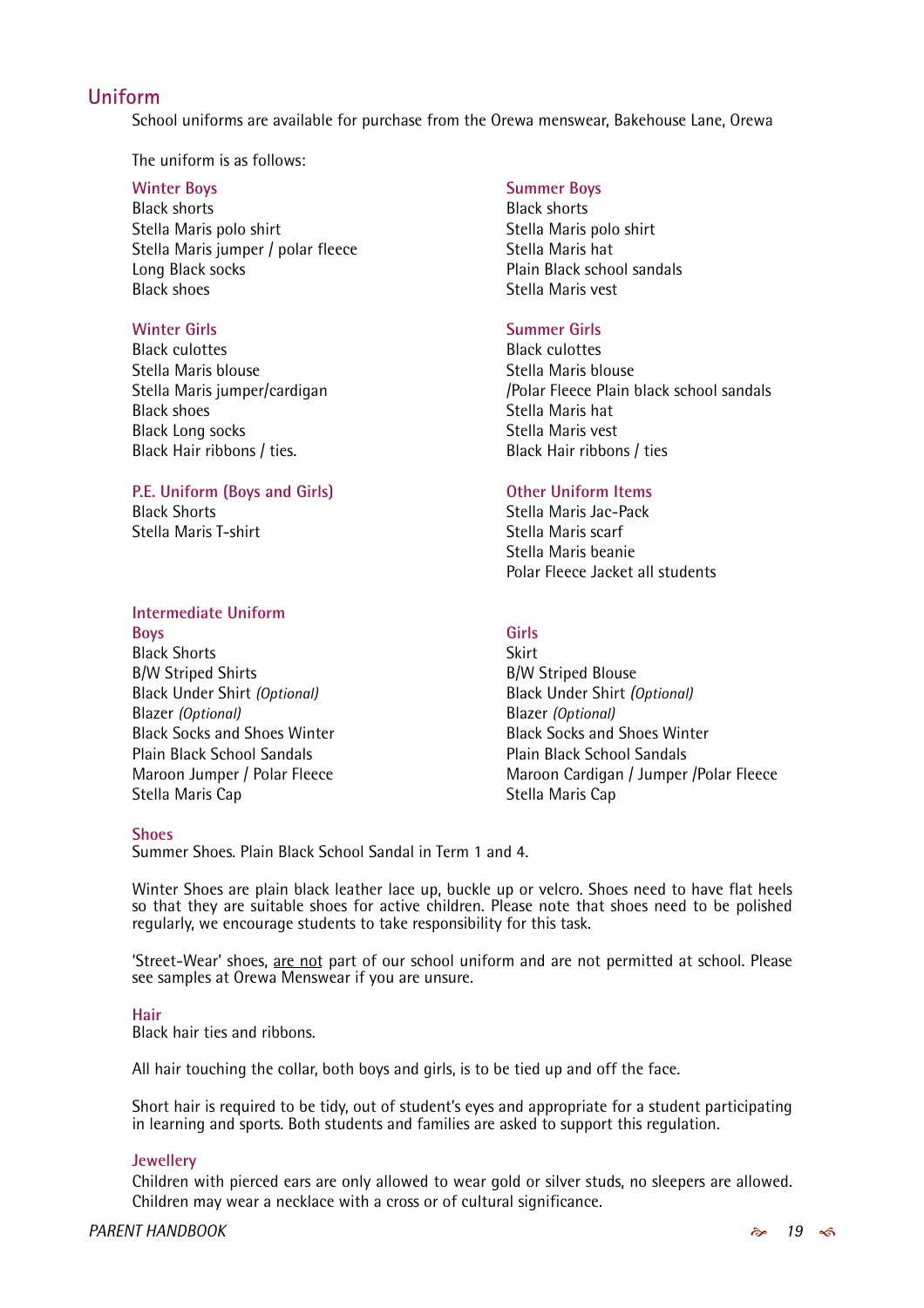### **There Is An Expectation That School Uniform Is Worn Correctly, With A Pride That Reflects The 'Spirit Of Stella Maris'.**

We thank all families for their commitment to our school, it is the support of our families that make all the difference, thank you and God bless.